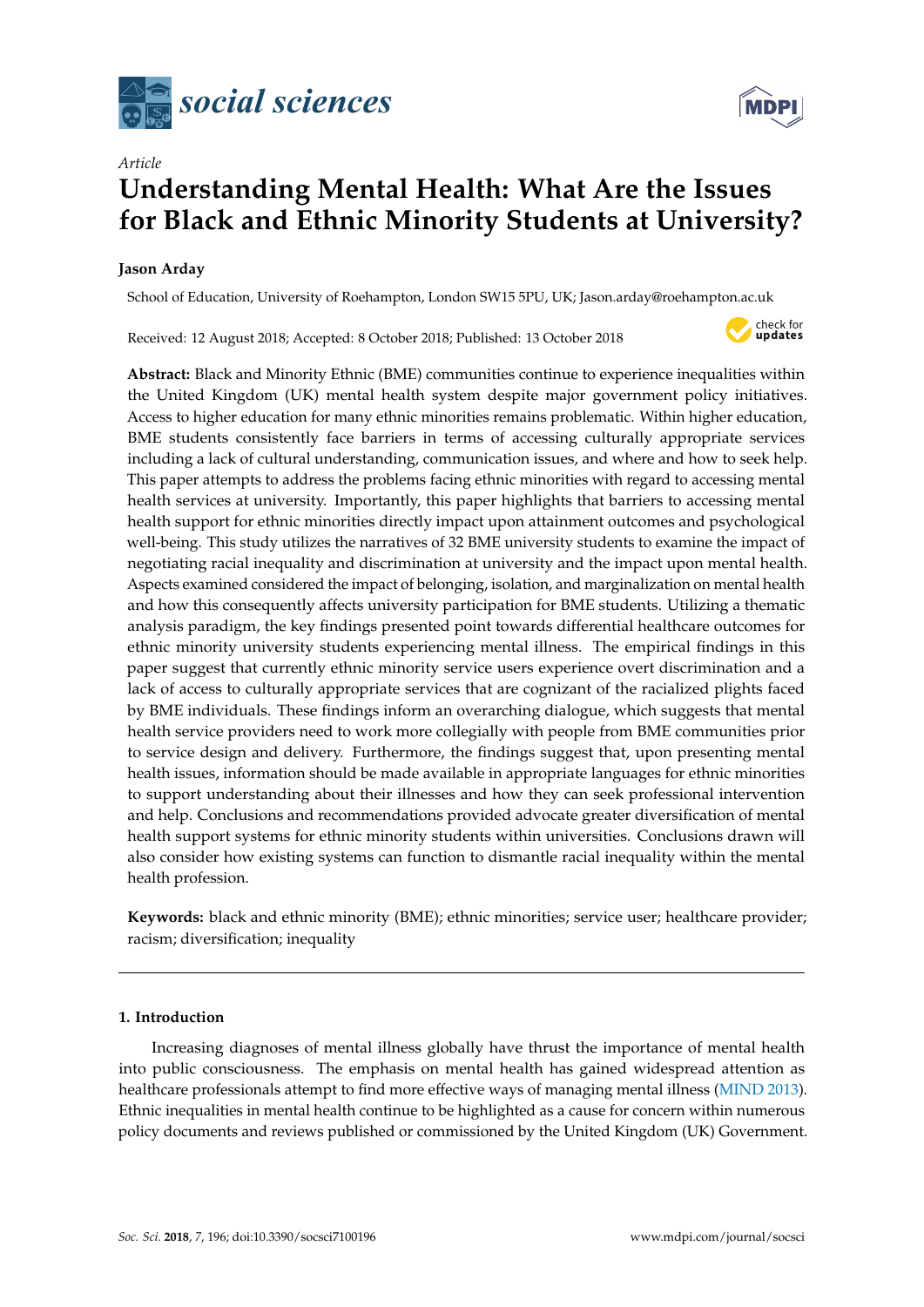Research [\(Grey et al.](#page-22-0) [2013;](#page-22-0) [Wallace et al.](#page-24-0) [2016\)](#page-24-0) shows that many Black and Minority Ethnic (BME)<sup>1</sup> groups experience significant variation when accessing mental health care pathways in the UK. This is reflected in some BME groups being less likely to be referred to mental health services through their General Practitioner (GP) and more likely to be arrested by the police following a crisis, which inevitably results in poorer health outcomes and often-coercive forms of care in locked wards. Within higher education, there has become a narrative of crisis regarding an ethnic minority student well-being and mental health, which has seen an increasing impact upon degree attainment and retention [\(Equality Challenge Unit](#page-22-1) [2015;](#page-22-1) [Tate and Bagguley](#page-23-1) [2017\)](#page-23-1).

The importance of mental health should occupy a position of prominence within the everyday language of higher education discourse since this permeates every aspect of the student experience. For ethnic minorities' navigating the racialized terrain of the Academy, there is a dearth of culturally sensitive interventions within the UK that allow BME students to openly discuss their experiences of mental health without fear of further discrimination, reprisal, or judgement [\(Arday](#page-21-0) [2017\)](#page-21-0). Consequently, this has impacted confidence among ethnic minority students in being able to present potential well-being issues and access support within universities and the wider health care system [\(MIND](#page-23-0) [2013\)](#page-23-0). The prevalence of common mental disorders varies markedly in different BME communities. For example, within a university context, South Asian women encounter higher rates of anxiety and depression (63.5% compared with 28.5% of white women) and among Afro-Caribbean men 3.1% compared with 0.2% of white men encounter psychotic disorders or episodes but are less likely to well-served by mental health support services particularly when feelings of isolation and marginalization begin to emerge [\(MIND](#page-23-0) [2013\)](#page-23-0). Within universities, there has been an emerging pattern regarding the utilization of mental health services among ethnic minority groups, which points towards differential and inequitable experiences and outcomes. In general, people from ethnic minorities are less likely than their white British counterparts to have contacted their General Practitioner (GP) about mental health issues resulting in a greater likelihood of being prescribed anti-depressants or being referred to specialist mental health services.

People from minority ethnic communities have historically been underrepresented in health research [\(Giuliano et al.](#page-22-2) [2000\)](#page-22-2). The impact of racialization historically has been impactful on ethnic minorities attempting to navigate a discriminatory landscape permeated by institutionally racist structures [\(Andrews](#page-21-1) [2016\)](#page-21-1). Within ethnic minority communities, there are cultural differences regarding the way mental health is perceived, accepted, and acknowledged. Globally, there is a stigmatization that has accompanied mental illness. However, raising awareness of this context has often been situated within a dominant white and Eurocentric backdrop [\(Grey et al.](#page-22-0) [2013;](#page-22-0) [Sewell](#page-23-2) [2012\)](#page-23-2). Addressing this imbalance to ensure that people from all sections of society are represented equally is important in reflecting mental illness as a problem that affects all types of people regardless of race, class, religion, gender, sexuality, or disability [\(Glover and Evison](#page-22-3) [2009;](#page-22-3) [Vernon](#page-24-1) [2011\)](#page-24-1). There are two significant factors that contribute to how mental illness is framed societally.

First, there is a failure within existing mental health research to ensure that all sections of society are equally represented. Research in this area repeatedly fails to acknowledge the salient differences in how ethnic minority groups experience mental health in comparison to the entire United Kingdom (UK) population [\(Rugkåsa and Canvin](#page-23-3) [2011\)](#page-23-3). Such factors include psychological issues that are commonly

<sup>1</sup> Commentators suggest the use of precise descriptions regarding the ethnic background when describing research findings [\(Bradby](#page-21-2) [2003;](#page-21-2) [McKenzie and Crowcroft](#page-23-4) [1996\)](#page-23-4). For the purposes of this paper, the term Black and Minority Ethnic and the abbreviation BME will be used to refer to people who are from ethnic backgrounds other than white British (including black African, African Caribbean, Asian, Latin-American, and other minority ethnic communities) with more precise descriptions used where appropriate. There is a recognition, however, that the term BME is not universally accepted. Although, this is the term commonly used within the British vernacular. It is important to acknowledge that the term BME, despite its widespread use, has severe limitations and usually follows non-specific quantifiers such as 'most' or 'some' [\(Glover and Evison](#page-22-3) [2009\)](#page-22-3). Typically, there has been an accepted use of the term BME, which has been illustrated in research and Government papers. Given the purpose of this paper, this term is applied purely as a descriptive term having been the preferred term for most of the participants throughout this study.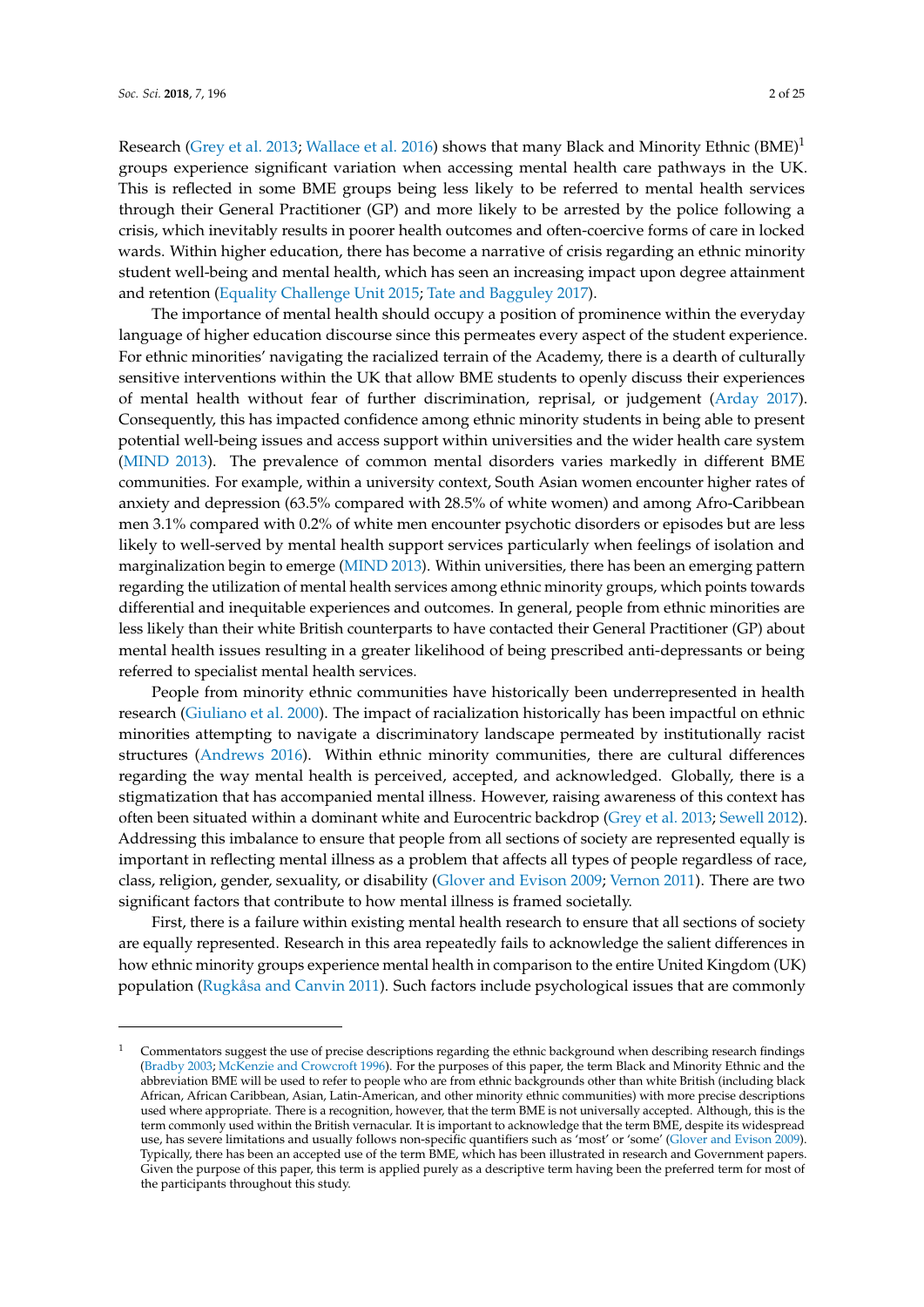found in particular racial groups that could be a consequence of continuously encountering varying forms of discrimination [\(Wallace et al.](#page-24-0) [2016\)](#page-24-0). Invariably, potential differences in the experiences of such issues within and between population sub-groups place an emphasis on the continual development of effective services or interventions for minority groups [\(Yancey et al.](#page-24-2) [2006\)](#page-24-2). Secondly, there is a social justice element that encompasses the dialogue of mental illness, which has often omitted ethnic minorities from mental health research [\(Yancey et al.](#page-24-2) [2006\)](#page-24-2). The imbalance in representation indirectly perpetuates existing power imbalances and inequities, which does not ensure that ethnic minorities receive the same types of cognitive treatment and rehabilitation, which sometimes results in patients being incorrectly diagnosed and heavily medicated [\(Benoit et al.](#page-21-3) [2005;](#page-21-3) [Cooper et al.](#page-22-4) [2013\)](#page-22-4).

In its most rudimentary form, mental health is the culmination of everything that comes into human awareness [\(Norman and Ryrie](#page-23-5) [2009\)](#page-23-5). [Norman and Ryrie](#page-23-5) [\(2009\)](#page-23-5) assert that the safeguarding and promotion of good mental health is paramount for all communities within British society. Developing mental health interventions that are beneficial for ethnic minorities is essential particularly when we consider the racial ascriptions and objectification of black people and black men in particular within Britain and global society more generally [\(Grey et al.](#page-22-0) [2013;](#page-22-0) [Memon et al.](#page-23-6) [2016\)](#page-23-6). The impact of this often affects access to opportunity most notably in education (attainment outcomes) and employment. In the UK, black men are over-represented at the coercive end of the mental health system but under-represented in terms of seeking help voluntarily [\(Myrie and Gannon](#page-23-7) [2013\)](#page-23-7). Statutory and non-statutory organizations within the UK have often highlighted the need to address inequalities in a mental health service provision for ethnic minorities [\(Care Quality Commission](#page-21-4) [2011;](#page-21-4) [Department of Health](#page-22-5) [2010\)](#page-22-5). Presently, there are similarities in the discriminatory experiences of Black and Minority Ethnic (BME) groups within the mental health system and higher education. BME services users have expressed dissatisfaction with mental health services given the fact that they are more likely to be subject to over-diagnoses, which often results in admissions to medium-security and high-security psychiatric wards/clinics with less emphasis placed on offering psychologically-based interventions [\(Jones and Berry](#page-22-6) [1986;](#page-22-6) [Myrie and Gannon](#page-23-7) [2013\)](#page-23-7). Similarly, within higher education, there are significant rates of dissatisfaction particularly in relation to student experience, belonging, curriculum, and the BME degree attainment gap deficit [\(Arday and Mirza](#page-21-5) [2018;](#page-21-5) [Equality Challenge Unit](#page-22-1) [2015\)](#page-22-1). BME students often report experiences of exclusion in varying forms particularly concerning student experiences that are not culturally accepting, sensitive, or diverse. The impact upon belonging is significant since ethnic minority students will inevitably withdraw themselves from these exclusionary spaces [\(Alexander and Arday](#page-21-6) [2015;](#page-21-6) [Arday](#page-21-0) [2017\)](#page-21-0). The marginalization of ethnic minority students within the university space has historically been exacerbated by the proliferation of dominant Eurocentric curricula presented as the central body of knowledge that students must ascertain [\(Andrews](#page-21-1) [2016;](#page-21-1) [Arday and Mirza](#page-21-5) [2018\)](#page-21-5). Many of these factors ultimately affect the learning experience of ethnic minority students who encounter adverse experiences in terms of assessment, access to help, supervision. and support consequently impacting upon degree attainment [\(Pilkington](#page-23-8) [2013\)](#page-23-8). In considering these aspects, there is an under-appreciation within the academy that BME students encounter and experience university differently and, consequently, holistic and academic needs will differ. The lack of acknowledgment within the sector does pose a significant risk to the mental and physical well-being of ethnic minority students attempting to navigate themselves through university.

As with most forms of discrimination and inequality for ethnic minorities, racism often occupies a position of centrality in their marginalized and oppressed experiences. There is evidence that attitudes towards mental health concerning BME people are often conflated within cultural contexts that advocate 'resilience' and 'strength' over presenting and confronting mental health concerns [\(Grey et al.](#page-22-0) [2013\)](#page-22-0). Stigmatization within these communities is problematic and this is exacerbated when we consider attitudes towards psychological distress and the accessibility of resources available to ethnic minority populations [\(Memon et al.](#page-23-6) [2016\)](#page-23-6). Traversing this discriminatory terrain can be a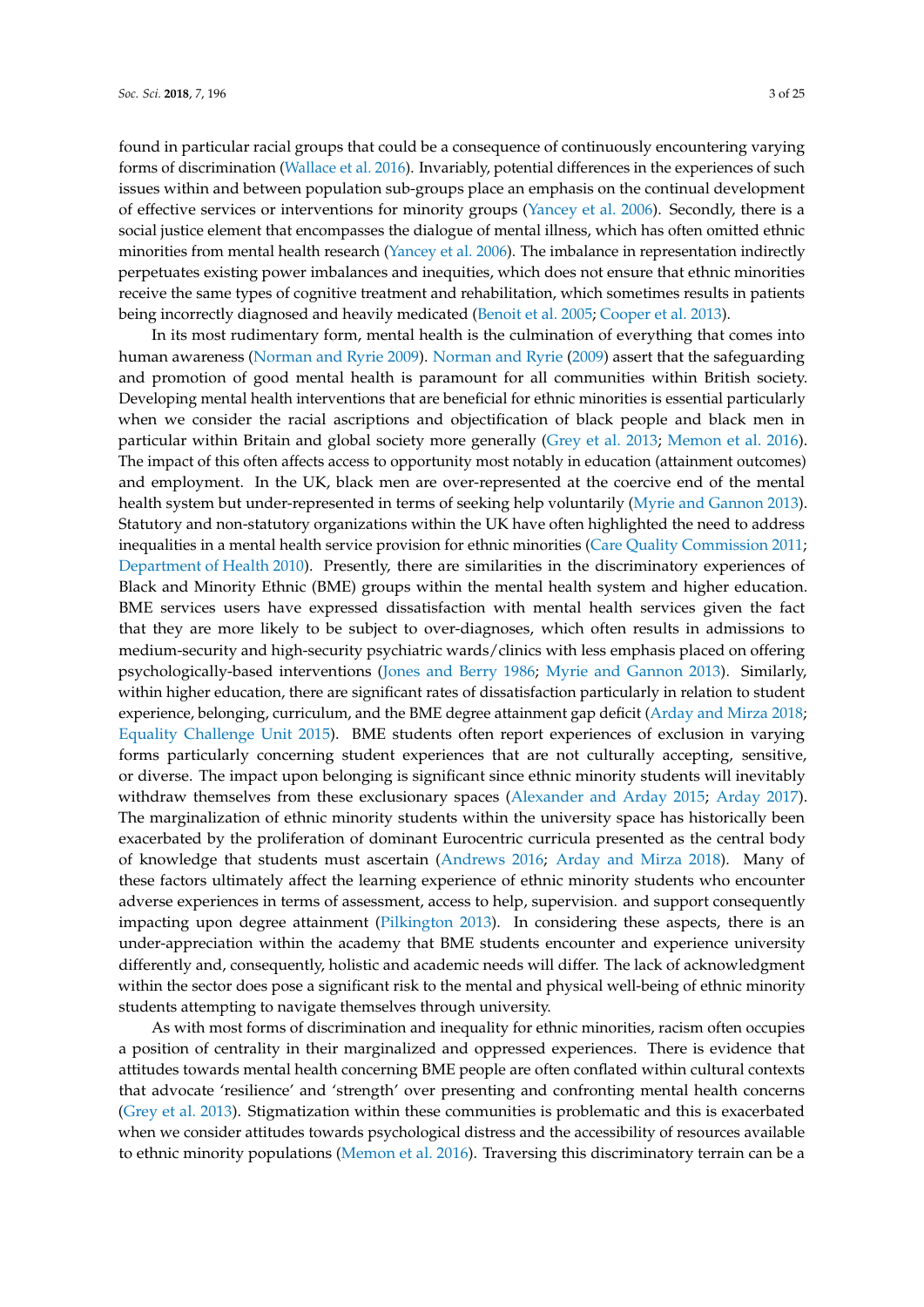precursor to BME communities being more likely to struggle and less likely to receive the psychological support required.

Mental health and educational attainment within higher education particularly for BME learners have become interwoven against a backdrop of institutional racism. In many cases, BME students will have already traversed a somewhat problematic education system that has historically failed ethnic minority communities and, in particular, young, black boys [\(Andrews](#page-21-1) [2016\)](#page-21-1). The terrain traversed can be traumatic and can cause mental fatigue, which can often reveal itself in the form of lower attainment, increased anxieties, and cultural pressures particularly for young, ethnic minority women [\(Mirza](#page-23-9) [2017\)](#page-23-9). The landscape of higher education within the United Kingdom (UK) presents a very complex and somewhat contradictory discourse. Higher education within the UK is often represented as a vehicle for inclusion, diversity, and multi-culturalism [\(Alexander](#page-21-7) [2017\)](#page-21-7). However, the contradictory position that emerges often ignores the racial discrimination that resides within the academy, which disadvantages BME students in addition to the structures that impact aspects of attainment and engagement [\(Bhopal](#page-21-8) [2014\)](#page-21-8). Against a backdrop of societal and sometimes cultural ideologies that tend to present mental illness as showing fear, distress, or displays of emotionality, attitudes towards mental illness concerning BME individuals can be difficult [\(Grey et al.](#page-22-0) [2013\)](#page-22-0). For BME students undertaking university study and negotiating mental illness, many of them will already be managing overwhelming family pressure and expectation to attain good degrees in the hope that this will potentially pave the way for a successful professional career [\(Arday](#page-21-0) [2017\)](#page-21-0). This paper examines the impact of negotiating racial inequality and discrimination at a university and the impact upon mental health. Aspects examined consider the impact of belonging, isolation, and marginalization on mental health and how this consequently affects university participation for BME students. Unpacking the stigma of mental illness among BME communities requires an understanding of some of the cultural pressures faced by ethnic minority students upon entering and transitioning through university. Illuminating some of these factors also provides opportunities to examine the service user and healthcare provider experiences while at university.

For ethnic minorities, social factors play a significant role in facilitating patterns of racialized oppression. Isolation and marginalization are widely acknowledged to be linked with the onset of mental health problems [\(Vernon](#page-24-1) [2011\)](#page-24-1). The oppression faced can often be a precursor to mental illness and this becomes compounded for many individuals from BME backgrounds required to be continuously resilient in the face of enduring institutional racism. Importantly, this paper will argue that, against a backdrop of continuous inequality and discrimination, BME students endure severe consequences in attempting to successfully negotiate university. As such, it is unsurprising that ethnic minorities are at an increased risk of mental health issues [\(Grey et al.](#page-22-0) [2013\)](#page-22-0). Cultural alienation from wider communities within universities and society become undoubtedly a significant contributing factor that gradually affects and de-stabilizes mental and psychological well-being amongst ethnic minorities [\(Ahmed](#page-21-9) [2012\)](#page-21-9).

Lastly, this paper concludes by providing suggestions and recommendations for how mental health support systems can be better diversified for ethnic minority people within universities. Conclusions drawn will also consider how existing systems can function to dismantle racism. Concluding thoughts will proffer that ethnic minorities encounter continuous discrimination and institutional racism throughout varying societal structures, which leaves ethnic minorities more vulnerable to mental illness in the first place.

## **2. The Problem**

The prevalence of student mental health issues has gleaned significant attention with students encountering ever-increasing pressures associated within good degree attainment, debt, and gaining employment. Sadly and rather worryingly, the current plight has coincided with an increase in suicide attempts by university students. The extent of BME and white differences regarding student mental health is significant. Research undertaken by the mental health charity [MIND](#page-23-0) [\(2013\)](#page-23-0) suggests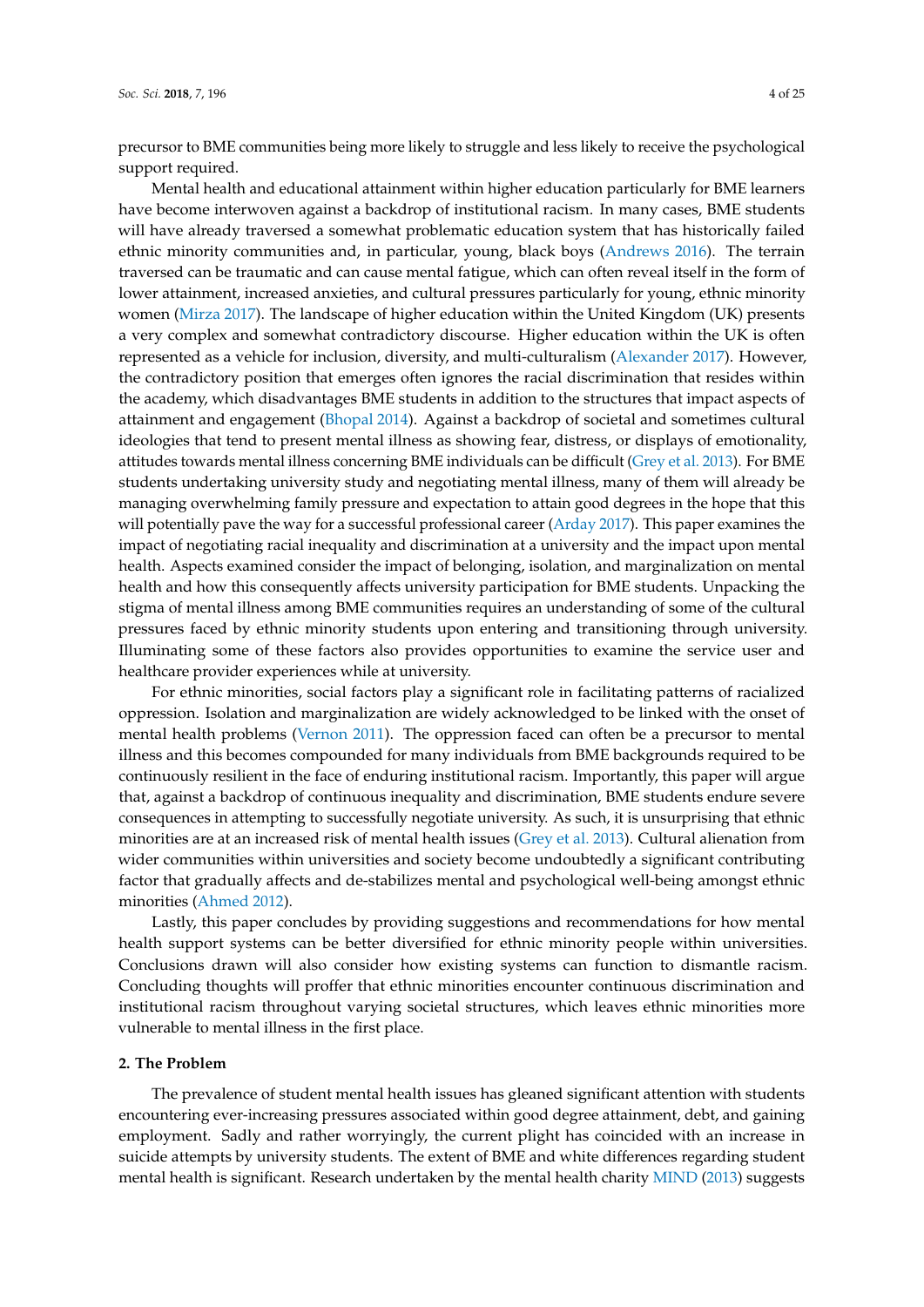that nearly two-thirds of ethnic minority students experiencing mental illness often experience discriminatory encounters with healthcare professionals. Furthermore, [MIND](#page-23-0) [\(2013\)](#page-23-0) states that ethnic minority students already encounter hyper-surveillance within societal spaces, which heightens feelings of sensibility and vulnerability. The prejudiced scrutiny of environmental and socialization factors has often resulted in diagnoses that advocate medication above cognitive therapies and coping strategies for ethnic minorities [\(MIND](#page-23-0) [2013\)](#page-23-0).

Comparatively, white students are often presented with a variety of cognitive and behavioral therapies aimed at not developing a dependency on medication instead of focusing on promoting continuity and stability in managing mental illness. White university students do continue to experience mental health support differently with [MIND](#page-23-0) [\(2013\)](#page-23-0) finding that white students often report positive experiences with mental health professionals that are situated around several self-help interventions and building confidence within patients to create autonomous individuals that become aware of the potential triggers that may affect their mental health and physical well-being.

An aspect of higher education that often underpins the BME student experience are feelings of isolation and marginalization [\(Arday](#page-21-0) [2017;](#page-21-0) [Rollock](#page-23-10) [2016\)](#page-23-10). The way in which this isolation is experienced creates a hyper-consciousness, which can be exacerbated by unwanted surveillance often resulting in a solitary experience for BME students in predominantly white environments within the university space [\(Bhopal](#page-21-8) [2014\)](#page-21-8). In many cases, [Ahmed](#page-21-9) [\(2012\)](#page-21-9) suggests that this isolation can be become intensified when discussing culturally sensitive information, which can impact aspects of well-being negatively. Representation creates a sense of belonging and, for many BME students, the paucity of diversification is often reflected within staff and student populations most notably at the Russell Group<sup>2</sup> institutions, which remain overwhelmingly white with regard to staff and student concentration [\(Alexander](#page-21-7) [2017;](#page-21-7) [Alexander and Arday](#page-21-6) [2015\)](#page-21-6). The lack of diversification has wider implications for the mental health of BME students who may feel reluctant to disclose their issues considering the dearth in representation and relatability racially and culturally [\(Equality](#page-22-1) [Challenge Unit](#page-22-1) [2015;](#page-22-1) [Shilliam](#page-23-11) [2015\)](#page-23-11). Significantly, these factors will inevitably impact upon attainment particularly when considering the interactions that students will often need to have with academic tutors to ensure their successful transition through university. [Tate and Bagguley](#page-23-1) [\(2017\)](#page-23-1) explain that many BME students find it difficult to express race-related issues to academics because there tends to be a cultural and contextual disconnect in attempting to understand the nuances of racialized experiences.

## *2.1. Why Does This Matter?*

The plight of BME mental health within higher education and wider society points to a failing of institutional services that have a designated remittance to support the mental well-being of these individuals. Within health-related research, people from ethnic minority communities continue to be under-represented. As a direct consequence, there remains a dearth of literature that has examined extensively the effects of mental health on BME communities within professional environments. Recent offerings [\(Memon et al.](#page-23-6) [2016;](#page-23-6) [MIND](#page-23-0) [2013;](#page-23-0) [Vernon](#page-24-1) [2011\)](#page-24-1) have attempted to highlight the consequences of mental health issues and inequalities when not adequately addressed regarding equitable experiences within higher education. [Wallace et al.](#page-24-0) [\(2016\)](#page-24-0) suggest that inequitable access to mental health services for ethnic minority students create a discerning chasm between receiving support and becoming progressively more entrenched within the perils of mental illness. Furthermore, [Wallace et al.](#page-24-0) [\(2016\)](#page-24-0) assert that ethnic minority students often do not receive the culturally sensitive help and support required from health care professionals and, as a consequence, will become

<sup>2</sup> 'The Russell Group is a self-selected association of 24 public research universities in the United Kingdom. The group is headquartered in London and was established in 1994 to represent its members' interests principally to Government and Parliament. Representing the UK's leading universities, the Russell Group has historically been committed to maintaining its status as research intensive in addition to having unrivaled links with business and the public sector [\(The Russell Group](#page-24-3) [2018\)](#page-24-3).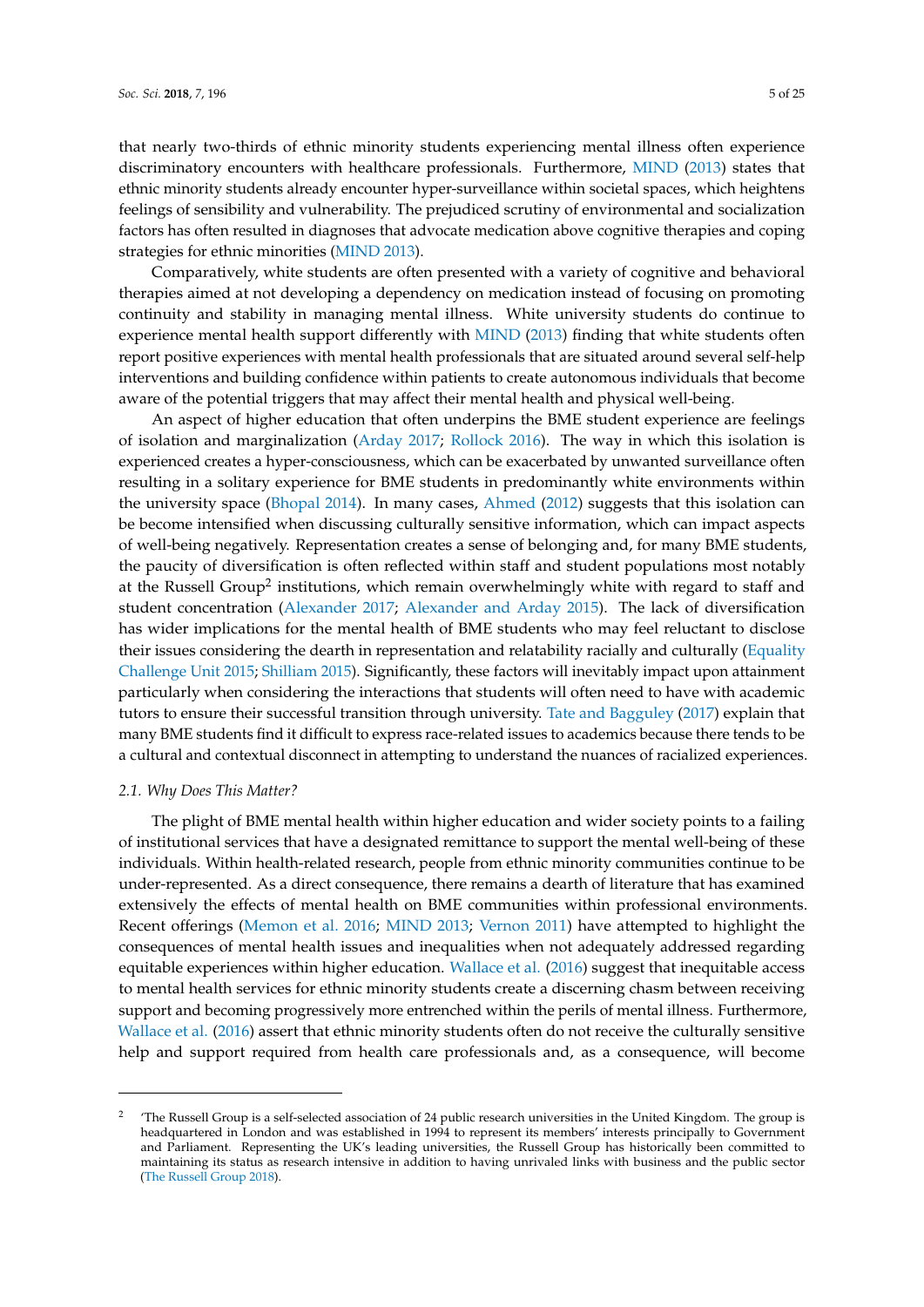reliant upon themselves to negotiate mental illness. This is problematic because the immediate intervention and diagnosis of mental illness is essential in arresting the early phases of symptoms associated with depression, anxiety, and psychosis. The equitable experience in higher education is further compromised for ethnic minority students who have not been given access to the type of non-judgmental mental health provision provided to white students [\(Fernando](#page-22-7) [2010\)](#page-22-7). The lack of equitable access for BME students submerged within the debilitating stranglehold of mental illness will enviably impact attainment outcomes and equality of experience in terms of personal and professional development while navigating university life [\(Alexander and Arday](#page-21-6) [2015;](#page-21-6) [Memon et al.](#page-23-6) [2016\)](#page-23-6).

The absence of extensive networks for ethnic minority groups is a pertinent factor in the participation of such mental health research [\(Davies et al.](#page-22-8) [2009,](#page-22-8) [Shavers et al.](#page-23-12) [2001\)](#page-23-12). Attempting to glean those voices that have experienced mental illness during university becomes problematic when we consider the cycle of marginalization and isolation that many BME students face upon entering university as self-preservation strategies move from attainment to survival [\(Picower](#page-23-13) [2009\)](#page-23-13). For many university students, the stigma of mental illness often means that individuals are reluctant to disclose any issues they may have [\(Wilkinson and Pickett](#page-24-4) [2010\)](#page-24-4). The backdrop to this particular reoccurring narrative has tended to be situated within building trust in pastoral interventions provided by universities, which do not pre-judge or label ethnic minorities before cognitive behavioral processes have been utilized [\(Vernon](#page-24-1) [2011\)](#page-24-1).

The lack of trust in research or in the medical system is often mentioned by BME communities that have experienced these particular services [\(Giuliano et al.](#page-22-2) [2000\)](#page-22-2). [Shavers et al.](#page-23-12) [\(2001\)](#page-23-12) found that often BME individuals are less willing to participate in medical research in comparison to their white counterparts. There are other practical issues that affect the participation of BME communities within this type of research. Skepticism from BME communities can impact this context significantly particularly for BME university students who may be carrying the burden of cultural and communal expectations while attempting to assimilate into university life [\(Yancey et al.](#page-24-2) [2006\)](#page-24-2). Other commentaries have espoused reasons for the exclusion of BME participants from mental health surveys and interventions. [Williams](#page-24-5) [\(2005\)](#page-24-5) suggested that some research institutions have established recruitment networks that do not include BME groups. Others [\(Grey et al.](#page-22-0) [2013,](#page-22-0) [Memon et al.](#page-23-6) [2016;](#page-23-6) [Myrie and](#page-23-7) [Gannon](#page-23-7) [2013;](#page-23-7) [Williams](#page-24-5) [2005\)](#page-24-5) have frequently reported that additional barriers include language needs and the lack of recognition that healthcare services require modernizing to facilitate the diverse needs of an ever-increasing multi-cultural society. In considering structures or barriers to healthcare services, this inadvertently becomes another way of marginalizing BME communities who are in need of potential psychological or mental health support [\(Vernon](#page-24-1) [2011\)](#page-24-1).

Unpacking this dialogue when situated within a higher education context is challenging particularly when we consider the ways in which higher education attempts to exclude ethnic minorities [\(Bhopal](#page-21-8) [2014;](#page-21-8) [Andrews](#page-21-1) [2016\)](#page-21-1). For BME students within universities, the centrality of whiteness is continuously facilitated through aspects of curricula, poor diversification, and racial ascriptions regarding the attainment capabilities of ethnic minority students [\(Alexander and Arday](#page-21-6) [2015;](#page-21-6) [Law](#page-22-9) [2017\)](#page-22-9). Navigating the inequitable terrain for BME students can become mentally exhausting and taxing, which subsequently impacts aspects of attainment [\(Equality Challenge Unit](#page-22-1) [2015\)](#page-22-1). Furthermore, this becomes problematic because attitudes towards mental illness within BME communities can be restrictive with discourses often situated in developing greater resilience or establishing a greater connection with faith (religious) as the only reliable and viable intervention in arresting mental health decline [\(Alvarez et al.](#page-21-10) [2006;](#page-21-10) [Keating and Robertson](#page-22-10) [2004\)](#page-22-10). [Keating and Robertson](#page-22-10) [\(2004\)](#page-22-10) explains that culturally, we exist within a society that has historically been guilty of trivializing mental illness as mental frailty rather than as a legitimate illness that destabilizes individuals' mental facilities for short or prolonged periods of time. For BME students, these trivializations of mental illness make it increasingly difficult to disclose some of the crippling psychological symptoms of mental illness. Aspects of loneliness, marginalization, and isolation can become accelerated as ethnic minorities attempt to deal with this issue on their own, which ultimately plunges them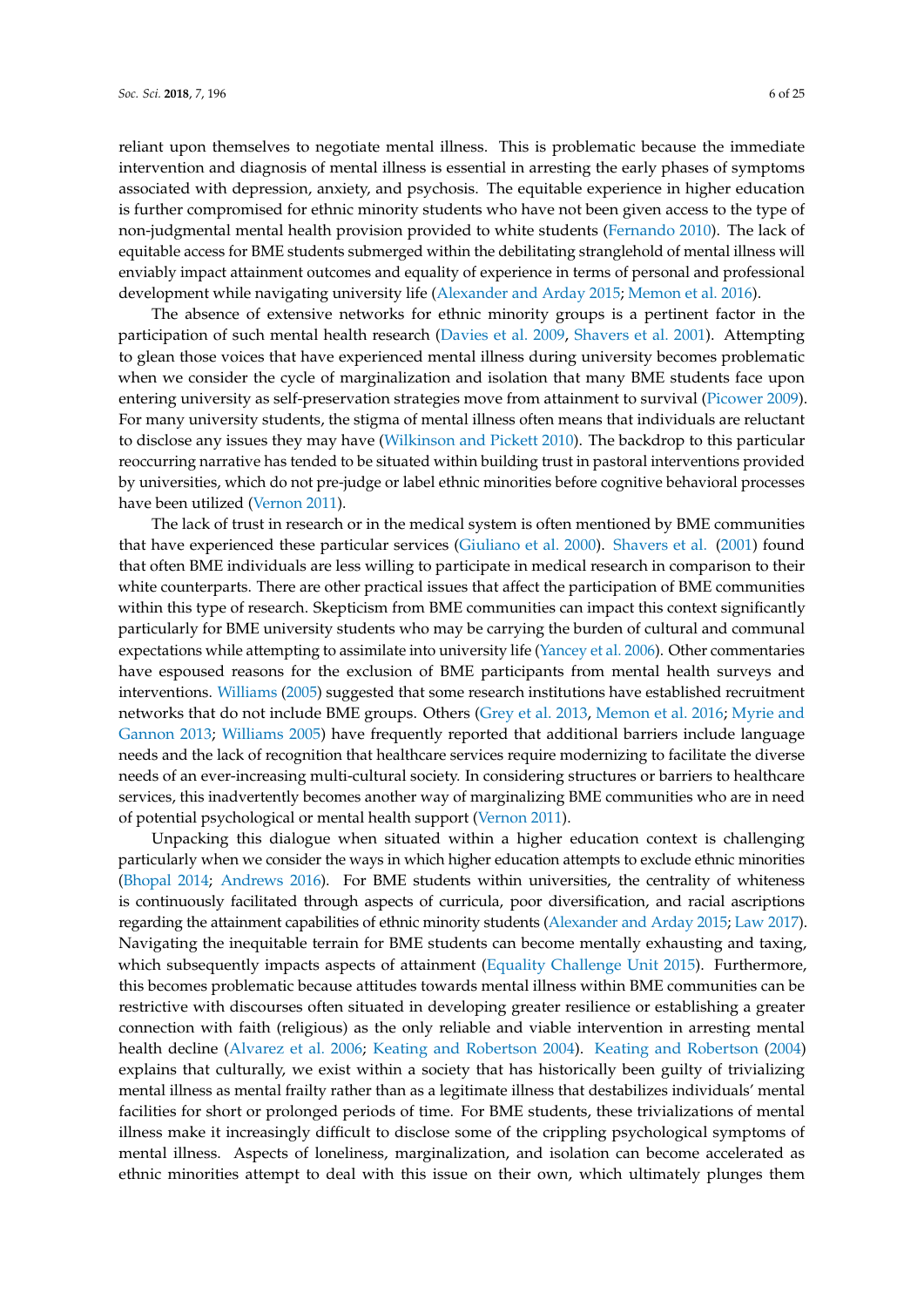into further difficulties without the correct coping mechanisms [\(Keating](#page-22-11) [2007\)](#page-22-11). Within a higher education context, ever-increasing student populations have also placed a strain on pastoral services and resources at universities, as they attempt to cater for increasing student populations. Illuminating the ethnic minority voice is particularly important in challenging how we change dominant norms, which often omit how BME individuals experience mental health within society and throughout their journeys within education [\(Grey et al.](#page-22-0) [2013;](#page-22-0) [Rugkåsa and Canvin](#page-23-3) [2011\)](#page-23-3). Gleaning this voice provides the stimulus for how we revaluate discussions regarding mental health among ethnic minorities. [Wendler et al.](#page-24-6) [\(2006\)](#page-24-6) detected very small differences in willingness to take part between ethnic groups in their review of published research that reported consent rates (in mainly quantitative surveys) by race or ethnicity. They concluded that, rather than focusing on changing the attitudes of minority groups, it is necessary to promote access to health research for all groups. However, it is safe to assert that the catalyst to changing this narrative is dictated by how we better engage ethnic minorities in disclosing experiences of mental illness [\(MIND](#page-23-0) [2013\)](#page-23-0). Initially, [Fernando](#page-22-12) [\(2003\)](#page-22-12) suggests that the primary focus should involve providing more inclusive and accessible platforms for ethnic minorities to enable disclosures regarding mental illness. However, as alluded to earlier, this is normally dependent on specific cultural contexts or traditions. [Ahmed](#page-21-9) [\(2012\)](#page-21-9) explains that relationship building is essential in creating spaces of belonging and disclosure for BME communities that have historically felt on the periphery of some of society's major institutions. There is a consensus that advocates the building of relationships through community representatives regarding BME voices and their mental health [\(Fernando](#page-22-7) [2010\)](#page-22-7). The traction gathered regarding greater calls for better representation and diversification within universities in terms of academic representation and student service representation becomes integral particularly in terms of building synergy and familiarity culturally for ethnic minority students [\(Rollock](#page-23-10) [2016;](#page-23-10) [Shilliam](#page-23-11) [2015\)](#page-23-11).

## *2.2. The Causes*

The heightened and relatively recent pressures attributed to navigating university within the UK have significantly impacted ethnic minority students who, in many cases, will have already traversed systemic and institutional racism in some form throughout their lives [\(Alexander and Arday](#page-21-6) [2015\)](#page-21-6). Precipitating factors such as racial ascription, stereotyping, stigmatization, discrimination, hyper-surveillance, and a lack of access to opportunities regarding employment exacerbate mental health issues for ethnic minorities. For BME students, these factors will invariably impact their worldview and, as a consequence, mental wellness can become disrupted or compromised. The academy, as already discerned, is an exclusive rather than inclusive space that has often marginalized BME individuals through various instruments of discrimination such as curricula, unconscious bias, and poor cultural diversification [\(Andrews](#page-21-1) [2016\)](#page-21-1). [Wallace et al.](#page-24-0) [\(2016\)](#page-24-0) explain that, for BME students attempting to navigate university life, these factors become cumulative and the dearth of specific and non-judgmental mental support interventions deepens issues concerning access to equitable mental health provisions for ethnic minorities within universities. Continuously encountering these discriminatory factors has contributed to the increase of mental health diagnoses among ethnic minority students [\(Braun and Clarke](#page-21-11) [2006;](#page-21-11) [Memon et al.](#page-23-6) [2016\)](#page-23-6).

While some BME students will arrive at universities with mental health difficulties, there has tended to be paucity of pastoral interventions with an ethnic focus, which have meant that ethnic minorities in particular have struggled to gain the required support needed to navigate or manage their mental illness [\(Grey et al.](#page-22-0) [2013\)](#page-22-0). Furthermore, [Arday and Mirza](#page-21-5) [\(2018\)](#page-21-5) suggest that the inequitable nature of universities for ethnic minorities can cause mental health difficulties or exacerbate them.

Enrichment activities traditionally at universities in the form of clubs and societies can often ostracize BME students especially those that are non-inclusive of other cultures. Often, there can be potential cultural clashes which emerge regarding university enrichment activities (facilitated via university Student Unions) that may conflict with cultural or religious beliefs. This leaves many BME students feeling marginalized as they struggle to assimilate into these somewhat exclusionary spaces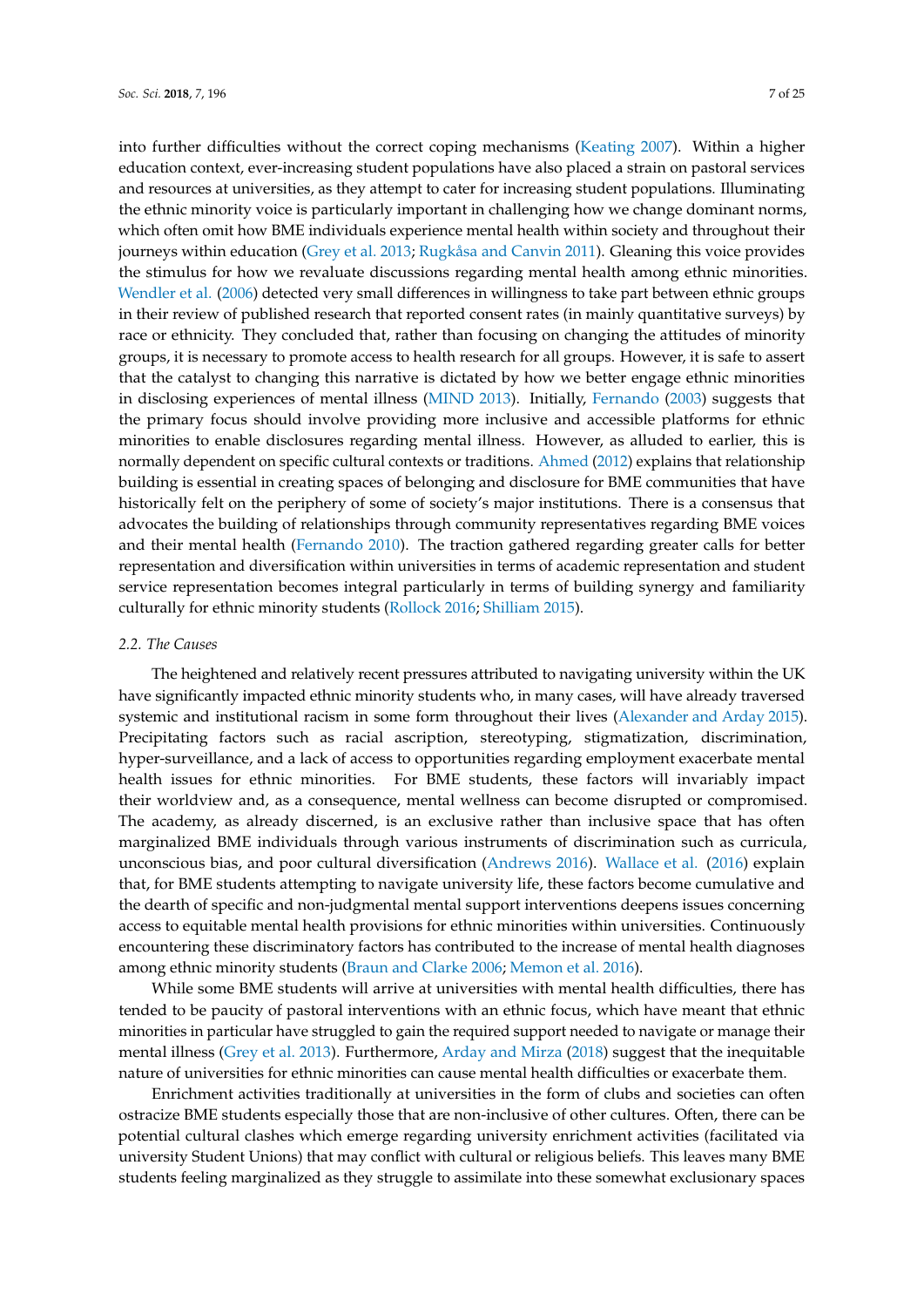[\(Ahmed](#page-21-9) [2012;](#page-21-9) [Pilkington](#page-23-8) [2013\)](#page-23-8). [Vernon](#page-24-1) [\(2011\)](#page-24-1) emphasizes that such racialized experiences heighten feelings of angst, which is a tenet of mental illness. As a minority voice with no outlet to express these feelings, the university experience becomes fraught, which consequently affects attainment as many BME students will endure systemic forms of racism. This may be overt or covert among some of their peers and academic staff [\(Equality Challenge Unit](#page-22-1) [2015;](#page-22-1) [Shilliam](#page-23-11) [2015\)](#page-23-11).

Student accommodation has also proven to be a place where BME students face experiences of discrimination and exclusion, which can often result in ethnic minorities spending large periods of time on their own without avenues to converse with others who may be experiencing similar feelings of ostracism [\(Andrews](#page-21-1) [2016;](#page-21-1) [Shilliam](#page-23-11) [2015\)](#page-23-11). [Vernon](#page-24-1) [\(2011\)](#page-24-1) explains that, in new environments, belonging becomes essential in the initial integration process with regards to meeting new people where some individuals feel they are on the periphery of these environments. This can create feelings of angst, marginalization, and exclusion. Fundamentally, the emphasis on universities as micro-communities requires re-thinking particularly when considering how certain minority groups remain on the periphery of these spaces. LGBTQ groups, religious groups, individuals with disability, and ethnic minorities are some examples of these minority groups. It is important to note that cross-cultural acquaintances can differ for men and women. A study undertaken by the University of Bristol with BME students at the university indicated that 66% of black men found it easier to assimilate themselves within the university through integration with clubs and societies. Conversely, this differed for black women with 71% stating that they found it difficult to assimilate themselves within the university through integration with clubs and societies.

In constructing the narrative of marginalization and exclusion and the implications for mental health and attainment, it is important to acknowledge the impact of dominant Eurocentric curricula, which often omits ethnic minorities [\(Andrews](#page-21-1) [2016;](#page-21-1) [Mirza](#page-23-9) [2017\)](#page-23-9). Curricula becomes a significant catalyst for ethnic minorities developing a sense of belonging within universities particularly if that curriculum reflects their worldview or life experience historically and presently. Unpacking diverse perspectives for many BME students can be cathartic in relieving mental health pressures particularly when trying to navigate the university space [\(Grey et al.](#page-22-0) [2013\)](#page-22-0).

#### *2.3. The Barriers*

The barriers faced by ethnic minority students at university often make it difficult for mental health difficulties to be confronted and addressed during the initial presentation of potential issues. The lack of access for BME students to mental health services reported [\(Equality Challenge Unit](#page-22-1) [2015;](#page-22-1) [MIND](#page-23-0) [2013\)](#page-23-0) often suggests that fear of further stigmatization or racial discrimination is a significant reason as to why ethnic minorities find it harder to access help and support within university spaces. [Alexander](#page-21-6) [and Arday](#page-21-6) [\(2015\)](#page-21-6) explain that BME students will already be aware that they occupy a vulnerable and isolated position within a predominantly dominant white environment. Therefore, access to pastoral services will be difficult to access and retrieve against this particular backdrop. [Andrews](#page-21-1) [\(2016\)](#page-21-1) suggests that the diversification of pastoral services within universities would positively impact the BME student experience particularly if the support was culturally-sensitive and targeted.

The well-being of BME students within universities is paramount for their attainment and general integration within these spaces as a minority. [Lent](#page-22-13) [\(2004\)](#page-22-13) situates well-being as an essential but often neglected area within psychological health when considering the initiation of ethnic minority students within universities. Furthermore, [Fernando](#page-22-7) [\(2010\)](#page-22-7) states that, within university spaces, a wide variety of factors make it difficult to distinguish the crucial elements of well-being particularly with regards to negating the complex needs for varying minority groups. Understanding and safeguarding this well-being remains the responsibility of universities particularly in the case of BME students who continue to experience occurrences of exclusion that impact them upon successful integration into university life [\(Alexander](#page-21-7) [2017;](#page-21-7) [Law](#page-22-9) [2017\)](#page-22-9). Addressing these factors for universities is imperative because, in the United Kingdom (UK), there are higher rates of mental health problems in BME communities compared with the national average [\(MIND](#page-23-14) [2012\)](#page-23-14). The dominant discourse,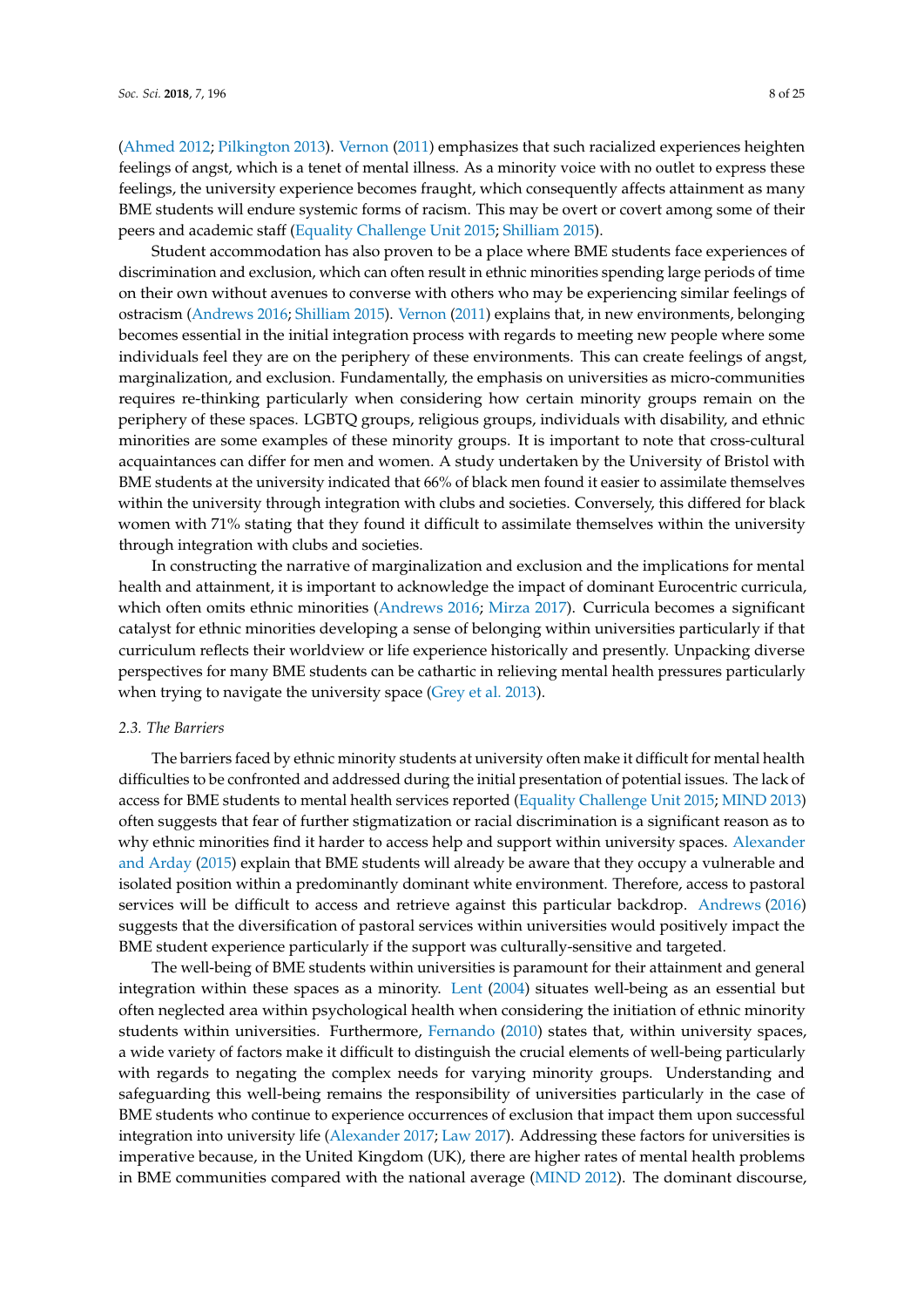which precedes this context, has often situated BME communities with mental health problems to be more likely than others to receive a diagnosis of severe mental illness, to experience involuntary treatment, and commonly to enter mental health services via the criminal justice system [\(Keating](#page-22-11) [2007;](#page-22-11) [McKenzie et al.](#page-23-15) [2001;](#page-23-15) [MIND](#page-23-0) [2013\)](#page-23-0). The dialogue of severe mental health diagnosis is often conflated within this stereotypical context, which can mean that ethnic minorities can be subject to inaccurate and negative summative psychological assessments. This makes many individuals from BME communities reluctant to disclose any potential mental illnesses for fear of stigmatization against this dominant discourse [\(Keating and Robertson](#page-22-10) [2004\)](#page-22-10). Unfortunately, such debates tend to be the precursor for some of the racially ascribed views held concerning the ethnic minority experience with mental illness. [Fernando](#page-22-7) [\(2010\)](#page-22-7) states that there needs to be a wider recognition that acknowledges that, when discussing issues concerning mental health with BME communities, this particular context has historically been underpinned with differential factors concerning 'socio-economic hardship' and 'power' between 'minority' and 'majority' ethnic communities. Importantly, while the issue of stigma surrounding mental health problems and disclosure might sound like a familiar one, discourses concerning mental health and psychological wellness as a taboo subject rarely consider cultural and communal factors that make disclosure far more difficult for ethnic minority students particularly within universities [\(Palmer and Ward](#page-23-16) [2007;](#page-23-16) [Wilkinson and Pickett](#page-24-4) [2010\)](#page-24-4).

Unpacking this within the context of higher education, particularly when considering diversity, attention can often gravitate towards representation at the level of admissions, curricula, and lecturers, but it is easy to overlook that crucially our support structures and services—that is, our nurses, our officers, our tutors, our centers, and our counsellors—form the basis for successful student progression [\(Shilliam](#page-23-11) [2015\)](#page-23-11). Within higher education, a more renewed and penetrative focus is required to ensure that these existing services provide better outcomes for ethnic minority students [\(Equality Challenge](#page-22-1) [Unit](#page-22-1) [2015\)](#page-22-1).

#### *2.4. The Solutions*

Potential solutions require universities to advocate greater diversification within pastoral and mental healthcare provision. [Memon et al.](#page-23-6) [\(2016\)](#page-23-6) emphasize that there is a cultural cognizance and sensitivity that is required when ethnic minority students present symptoms associated with mental health difficulties. The historic absence of this awareness has been a significant contributing factor in the difficultly experienced by ethnic minorities in utilizing these services [\(Wallace et al.](#page-24-0) [2016\)](#page-24-0). Universities must develop interventions that advocate more culturally inclusive spaces since the paucity of these spaces exacerbate feelings of marginalization and isolation for ethnic minorities who are potentially already feeling to be on the periphery of an exclusionary university. Interventions must seek to understand how ethnic minorities experience mental illness differently from white individuals and the impact of cultural pressure and expectation on this phenomena [\(Fernando](#page-22-7) [2010;](#page-22-7) [Vernon](#page-24-1) [2011\)](#page-24-1).

Re-imagining and rethinking our 'safe spaces' within universities is a reoccurring theme that has gained traction throughout the sector as considerations shift towards how greater diversification within the sector can be achieved [\(Alexander and Arday](#page-21-6) [2015;](#page-21-6) [Bhopal](#page-21-8) [2014;](#page-21-8) [Equality Challenge Unit](#page-22-1) [2015\)](#page-22-1). Importantly, [Ahmed](#page-21-9) [\(2012\)](#page-21-9) explains that this ideology needs to be better situated within an inclusive dialogue that is able to facilitate varying multi-ethnic groups. Safe spaces, by definition, are non-judgmental, confidential spaces where people can disclose personal thoughts, feelings, and issues that might be affecting their well-being [\(MIND](#page-23-0) [2013\)](#page-23-0). Therapy similarly functions as a safe and confidential space. However, [Keating](#page-22-11) [\(2007\)](#page-22-11) explains that ethnic minorities are rarely well-represented within therapeutic settings, wider support structures, or psychological services and, thus, working through experiences of mental illness becomes harder. Equally 'safe spaces' for BME individuals can become another discriminatory instrument to being further misunderstood and marginalized [\(Wilkinson and Pickett](#page-24-4) [2010\)](#page-24-4). The onus on universities to improve mental health provisions regarding ethnic minorities is paramount at this particular juncture as the indifferent treatment of BME students within the sector gains more traction regarding attainment outcomes,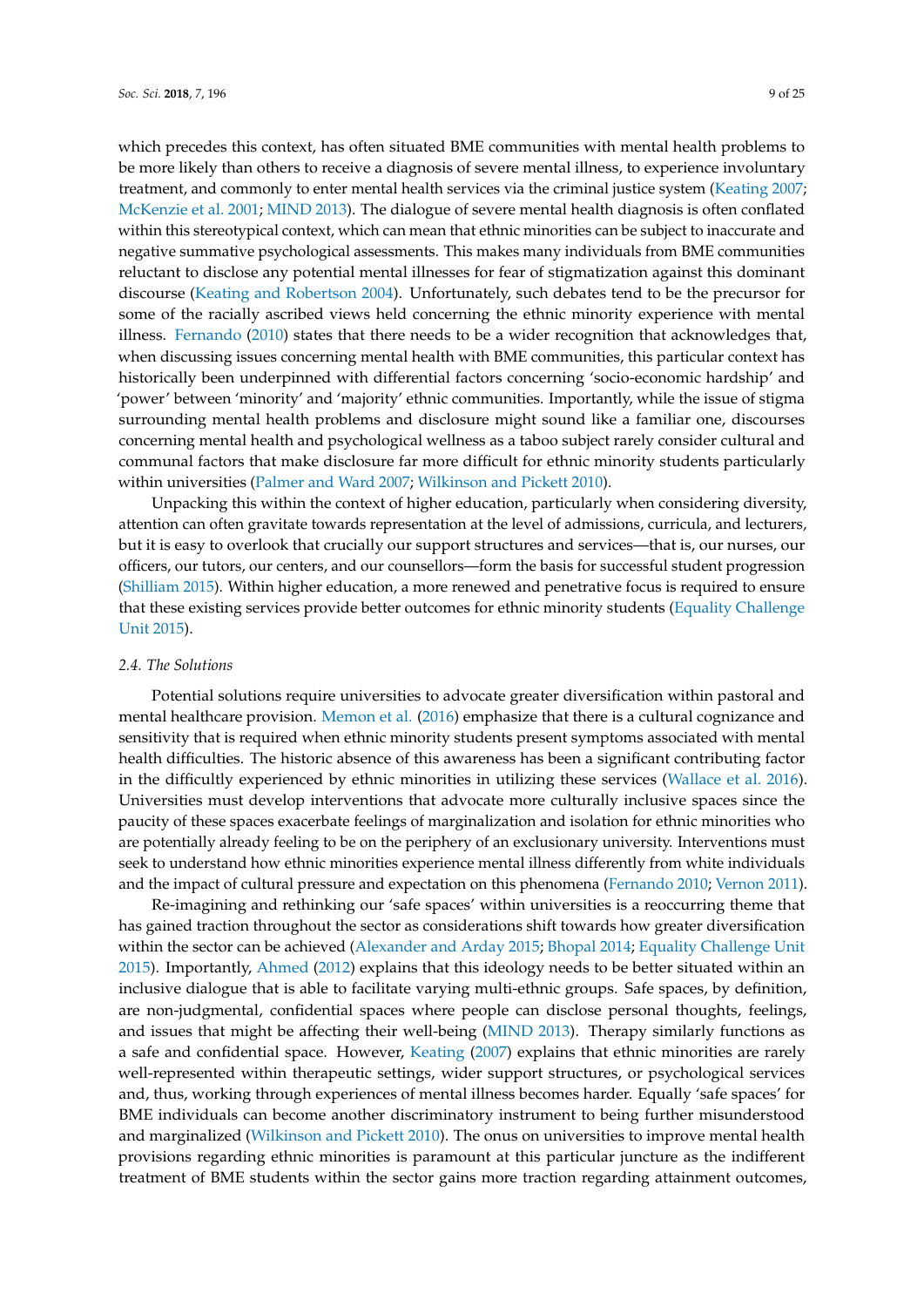integration, decolonizing the curriculum, greater diversification, and access to pastoral services and provision [\(Arday](#page-21-0) [2017\)](#page-21-0).

#### **3. Materials and Methods**

For the purpose of this study, 14 UK based-universities were used ranging from the Russell Group to Post-92<sup>3</sup> institutions. BME individuals (n = 32) aged between 18–34 years old were recruited from undergraduate and postgraduate degree programs. Thirty-two semi-structured, open-ended questionnaires were completed initially to capture participants' ethnic origin, gender, and age range. This was solely for monitoring purposes. The questionnaire also assisted in gleaning general information concerning experiences with mental health either personally or with friends or family to help inform the development of the focus group and individual interview questions. In addition, we included 2 unstructured focus group interviews and 32 40-min semi-structured individual interviews involving all 32 participants to explore lived experiences of negotiating mental illness as BME students within higher education. The recruitment of participants was facilitated through recommendations with several African and Caribbean university societies with social media platforms used to enlist ethnic minority participants. Additionally, convenience sampling was used to diversify the pool of participants to ensure that the sample was as representative as possible regarding the ethnic minority demographic to be considered [\(Cohen et al.](#page-21-12) [2011\)](#page-21-12).

The initial part of the study involved each participant being given an anonymous self-administered questionnaire to complete, which was deposited into a ballot box. The questionnaire included information on the following: gender, age (in age groups), level of education (up until degree level), ethnicity (according to the Office of National Statistics classification), marital status, and duration of time within higher education. The results reported in this paper draw primarily on excerpts from the two focus group discussions (each lasting for about 3 h), which included 32 participants from the following ethnicities: Asian/Asian British (n = 6), black/black British (n = 14), mixed-heritage (n = 9), and Latin-American ( $n = 3$ ). The study was comprised of 18 females and 14 males. The overwhelming majority of participants attended a university where the majority of students were white.

The focus groups were conducted in April 2017 within the UK. The objectives of the study were explained to the participants and informed consent was obtained. Discussions were facilitated by the researcher who had experience in cross-cultural working and qualitative methods. All focus group sessions and interviews were audio-recorded and transcribed verbatim. In addition to the recorded discussions, written notes were also taken and flipcharts were utilized for participants to document patterns of thought. This facilitated a reflexive process, which ensured participants' views were clearly documented. Each participant was encouraged to speak and express their own views. The supportive and nurturing environment cultivated candid conversations among participants, which enriched the disclosure process.

A topic/discussion guide with questions developed and led by the researcher was used to ascertain various aspects of access to mental health services at a university and externally within respective local communities including type of service(s) used, issues with, and experience of using the service, perceived barriers to accessing the service, and how healthcare services can be improved for ethnic minorities within university spaces where often BME students tend to feel marginalized or isolated. Broad topic guide questions included: (1) What are your perspectives on mental health? (2) How do ethnic minorities deal with mental health issues? (3) Do you think mental health and psychological services are made accessible to BME individuals within universities and wider society more generally? (4) Culturally, how might encounters with mental illness differ for ethnic minority

<sup>&</sup>lt;sup>3</sup> A New University, synonymous with Post-1992 University or modern university, is a former polytechnic or central institution in the United Kingdom that was given university status through the Further and Higher Education Act 1992 or an institution that has been granted university status since 1992 without receiving a royal charter [\(Armstrong](#page-21-13) [2008\)](#page-21-13).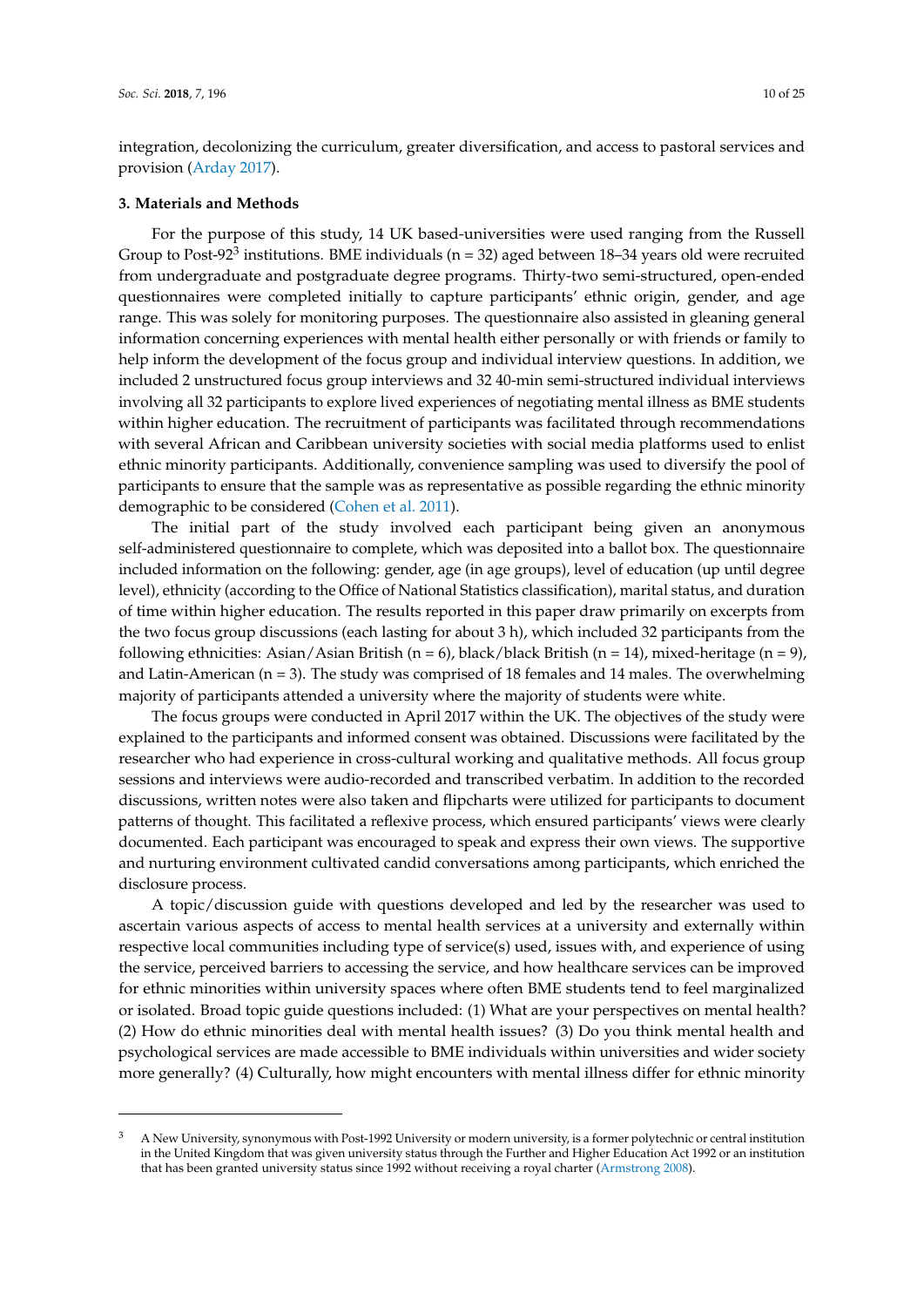men and women in comparison to white people? (5) How can the current mental health/wellbeing services provided be improved for BME individuals within universities and society more generally?

Thematic analysis was implemented to identify key themes that commonly emerged among the participants regarding perceived barriers for accessing mental health services among ethnic minorities at universities [\(Braun and Clarke](#page-21-14) [2014\)](#page-21-14). The researcher became familiarized with the scripts and notes and developed an iterative coding scheme using NVivo qualitative data analysis software. This process involved the identification of common words and phrases expressed among the participants, which were coded and subsequently grouped into themes and sub-themes to illuminate commonalities in experiences. Upon identifying key themes, the transcripts were coded, according to the theme. It is important to note that, during the data review process, new themes and sub-themes emerged and were adapted in an iterative process. There was some acknowledgement that, as a researcher closely associated with the topic area due to being a BME individual, some organic bias may be inherent even though all protocols were administered to ensure objectivity was maintained and any potential biases were minimized [\(Cohen et al.](#page-21-12) [2011\)](#page-21-12). In an attempt to minimize bias, another researcher was enlisted for this phase of the data analysis process. This researcher independently read the scripts and coded and analyzed the data to enhance the validity of the emerging themes and claims. Anonymized quotes from the participants were used to illustrate pertinent themes identified within the study.

#### **4. Mental Health Support Available at Universities**

In attempting to unpack the paucity of mental health interventions available to ethnic minorities within university spaces, which is the premise for this particular study, it is important to acknowledge the services that are generally available for all students within the higher education sector. Generally, universities will be able to provide access and signpost university students to the following external services through consultations with occupational health: counseling, psychological therapies such as cognitive behavioral therapy, and access to mental health support charities such as Young Minds, The Samaritans, and MIND [\(MIND](#page-23-0) [2013;](#page-23-0) [Wallace et al.](#page-24-0) [2016\)](#page-24-0).

## *4.1. Exploring Mental Health for Black and Ethnic Minorities (BME) within Higher Education*

The study identified two broad inter-related themes as barriers for accessing mental health services adapted from the work of [Memon et al.](#page-23-6) [\(2016\)](#page-23-6) within universities: (1) personal and environmental factors and (2) relationship between the service user and healthcare provider situated around power and hierarchy. The themes identified were comprised into sub-themes, which aim to illuminate some of the perceived problems for ethnic minorities attempting to access psychological support.

An important distinction to be made through the proliferation of these findings is that there was inevitably a natural crossover between university mental health provision and NHS mental provision since many of the participants experienced similar discriminatory issues during the presentation of mental health difficulties with healthcare professionals. The nature of the research method used was not intended to be invasive but rather glean potential issues and problems for ethnic minority students when engaging with healthcare professionals regarding mental health within universities.

There was an intention initially for participants to disclose more candid accounts regarding personal experiences with mental illness. However, this did this not transpire. The researcher was advised by mental health professionals that the detailing and explaining of mental health episodes can trigger phases of trauma and destabilize psychological rehabilitation. It was advised that the recollection and reliving of periods associated with psychological distress may interfere with behavioral strategies implemented and aimed at focusing on and prioritizing the present context. It was also acknowledged by the researcher and healthcare professionals that they did not have the expertise to deal with the disclosure of particular traumatic experiences associated with mental health and psychological well-being.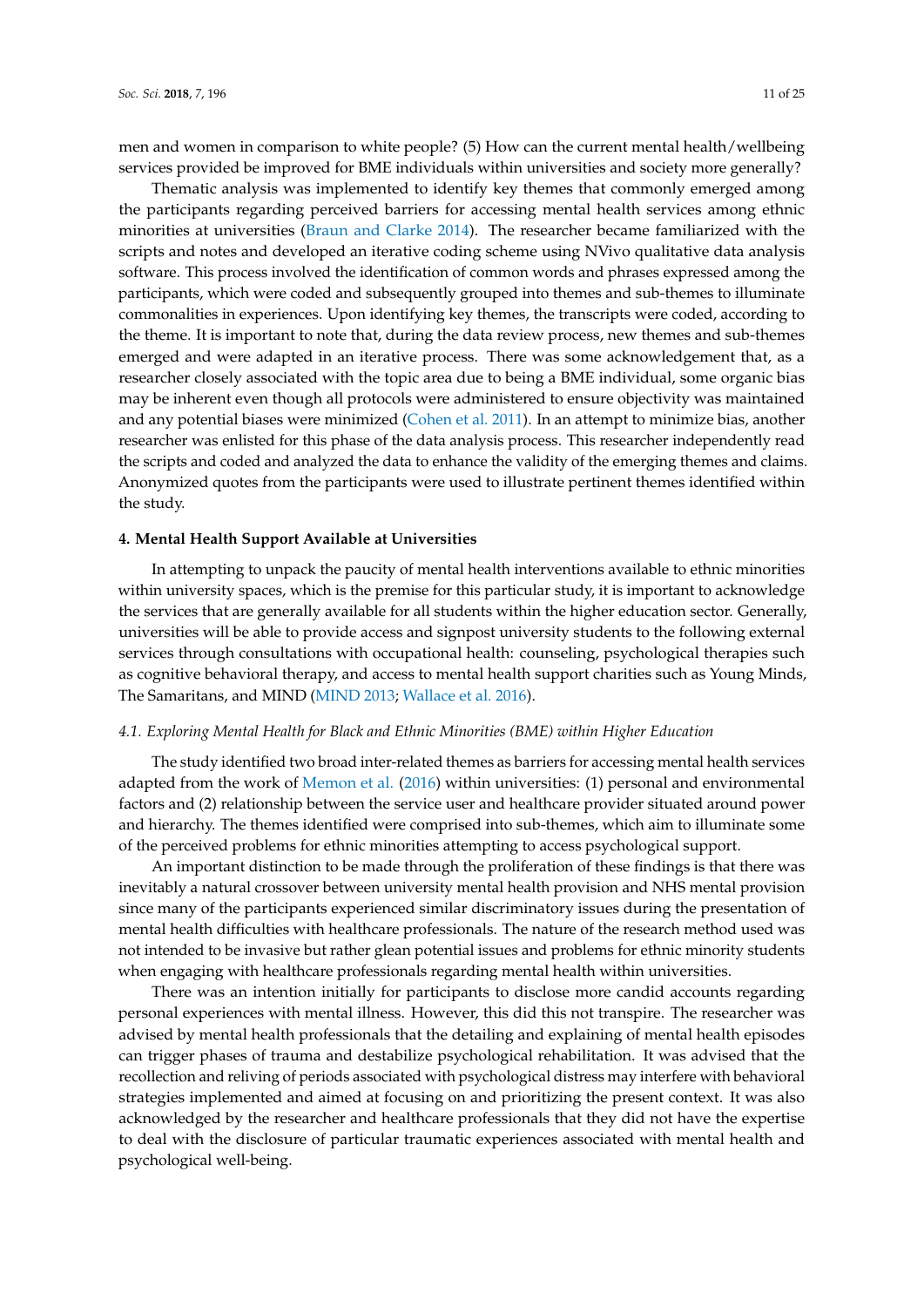## 4.1.1. Personal and Environmental Factors

Several personal and environmental factors were recognized as affecting access to mental health services for ethnic minorities within universities. Four sub-themes were identified as potential barriers. Each is described below.

#### 4.1.2. Recognition of Mental Health Problems and Fear of Stigmatization

Inability to recognize symptoms of mental illness and the subsequent denial to accept a diagnosis of mental illness in the first instance before commencing university were mentioned to be key factors in seeking help from health services. This was particularly pertinent for individuals who were fearful of stigmatization within their communities. For instance, one woman stated that:

'Negotiating mental illness is hard because, within black communities, you can become tarnished as being unstable so you are isolated . . . then you arrive at university as a minority and then you become further isolated because no one looks like you and the health professionals are all white and have no experience or knowledge of your racialized plight among other things' (Female, Black, UG1).

This was compounded by a cultural belief that mental health was sometimes not to be discussed openly with family members since there could be reputational damage, which could impact 'standing' and 'status' within communities. Consequently, seeking mental health support or intervention for psychological problems was reported to be delayed, which often leads to the presentation as a crisis or emergency because people:

'Are reluctant to disclose this stuff until they reach a crisis point or rock bottom and, as a black male, you are already stigmatized and you are aware that you will be further [stigmatized] upon being diagnosed with this illness, which will consequently affect your university studies' (Male, Mixed-Heritage, UG5).

## 4.1.3. Social Networks

Social networks were considered to be an anchor for BME individuals who often felt isolated within university spaces. Individuals expressed that healthcare professionals within universities were:

'Quick to make misinformed judgements such as are you from a one-parent family . . . are there gangs where you live, I know white students do not get asked this trivial stuff' (Male, Latin-American, UG 9).

Establishing networks of ethnic minority friends from similar cultural backgrounds within universities was considered to foster:

'A sense of community in what was considered to be an overwhelmingly white environment' (Female, Asian, UG, 17).

Importantly, this was considered an integral factor towards providing a safe framework for the discussion of problems. It was felt that:

'This could play a valuable role in accessing mental health services for BME individuals at university' (Female, Mixed-Heritage, PG, 2).

However, there was a perception that social networks could also be perceived as a barrier either through their absence, by demonizing health services, or by advocating alternative treatments to professional services. One participant highlighted that:

'Feelings of isolation in universities can significantly affect your judgement as you become fixated on trying to survive with friends indicating that seeking help as a person of color demonstrates a weakness that white people may exploit, which can affect your studies or attainment' (Female, Black, PG, 6).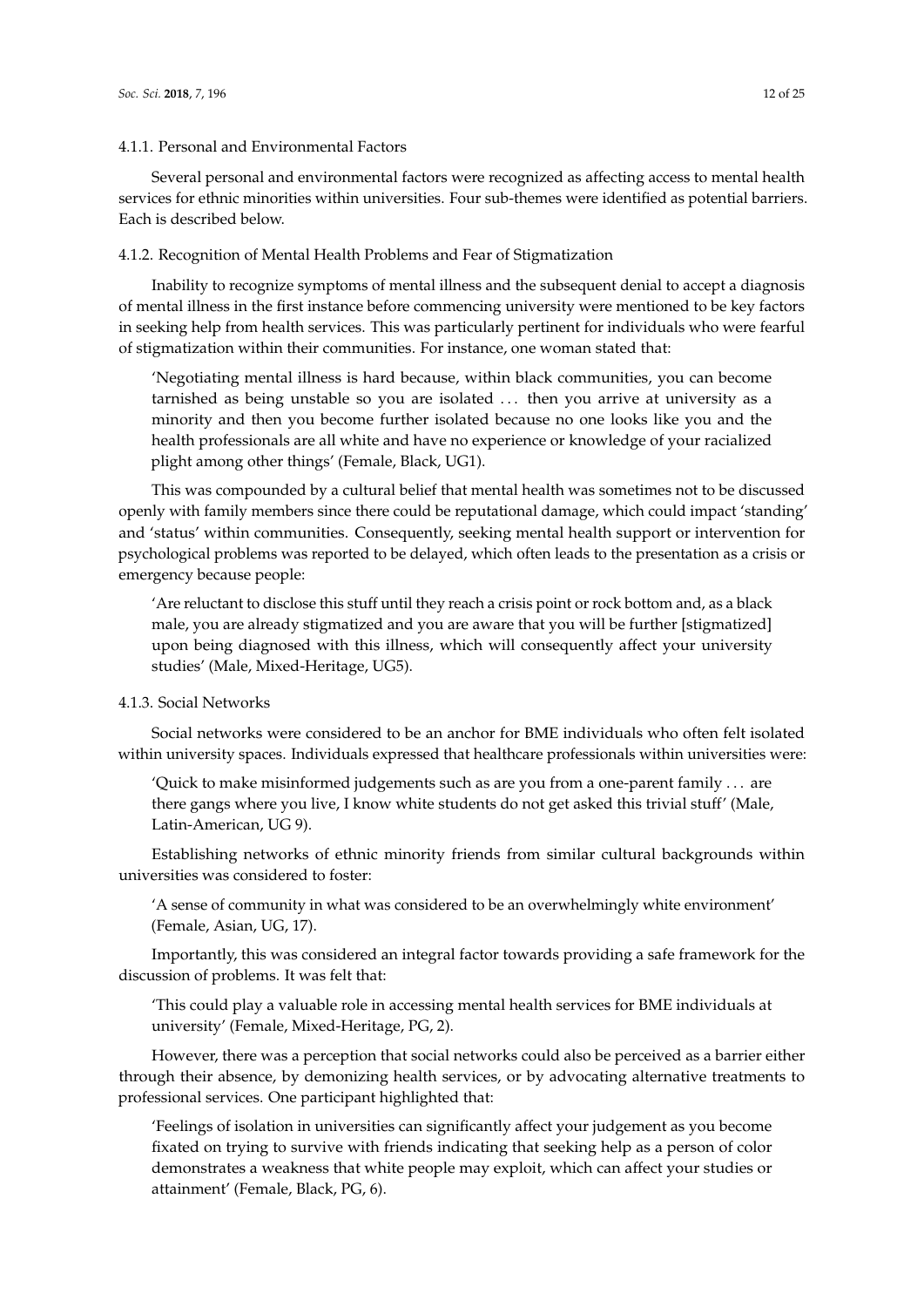There was a perception that, in navigating the racialized terrain of university life within the UK as an ethnic minority student:

'The mental health services provided at universities did not always understand all of the racialized nuances involved' (Male, Mixed-Heritage, PG, 1). Further, one participant added 'that we are really, really isolated in this space as black people' (Female, Latin-American, UG, 7).

Social isolation external from university environments was also relevant for participants who lived alone or whose family structure was fractured for varying reasons.

'Personally speaking, the family structure at home is non-existent so trying to negotiate these episodes while at university is difficult as I do not really get any support or solace at home. As a result, this is affecting my grade attainment . . . finding help can be so hard' (Female, Black, UG, 10).

Informal social support structures have, for many of the participants, been a reliable and viable alternative for seeking professional mental health services. This was particularly prevalent where there were historical and generational feelings of distrust within communities towards formal healthcare provision in society.

'Within African and West Indian communities . . . people do not trust psychiatrists in particular. They believe in the power of prayer as the only viable intervention and this is often mapped against a relative talking about experiences of bad mental healthcare or diagnosis, re-emphasizing their need to solely place their faith or trust in religious intervention' (Female, Black, UG, 13).

## 4.1.4. Gender Differences

Many participants suggested that there was a reluctance among BME men to discuss or disclose issues aligned to mental health within university and society. Participants indicated that this reluctance was heightened when referrals to discuss issues with mental health professionals was suggested:

'Men kind of prefer keeping things to ourselves . . . I always think that, as a black man, I am judged differently and I do not want to provide anyone with the ammunition to judge me differently . . . even more than I am already judged' (Male, Mixed-Heritage, PG, 2).

Participants also perceived that services were not:

'Available for men of color who have mental health issues particularly at universities like ours (Russell Group) where there are not a lot of black men' (Male, Black, UG, 12).

Although a large number of male participants emphasized the importance of discussing concerns, the ability to deal with problems was often couched within the discourse associated with masculine identity. For example:

'Pride, strength, and resilience' (Male, Latin-American, UG, 5).

#### 4.1.5. Cultural Identity and Stigma

Significant emphasis was placed on cultural identity and stigma towards mental health as barriers for accessing healthcare services at university. Several participants commented on how one's cultural background and identity defined acceptable responses to mental health problems and appropriate coping mechanisms. One participant indicated that:

'Within African families, there is an expectation to continuously be resilient as you are reminded of the sacrifices made for you to attend university' (Female, Black, PG, 1).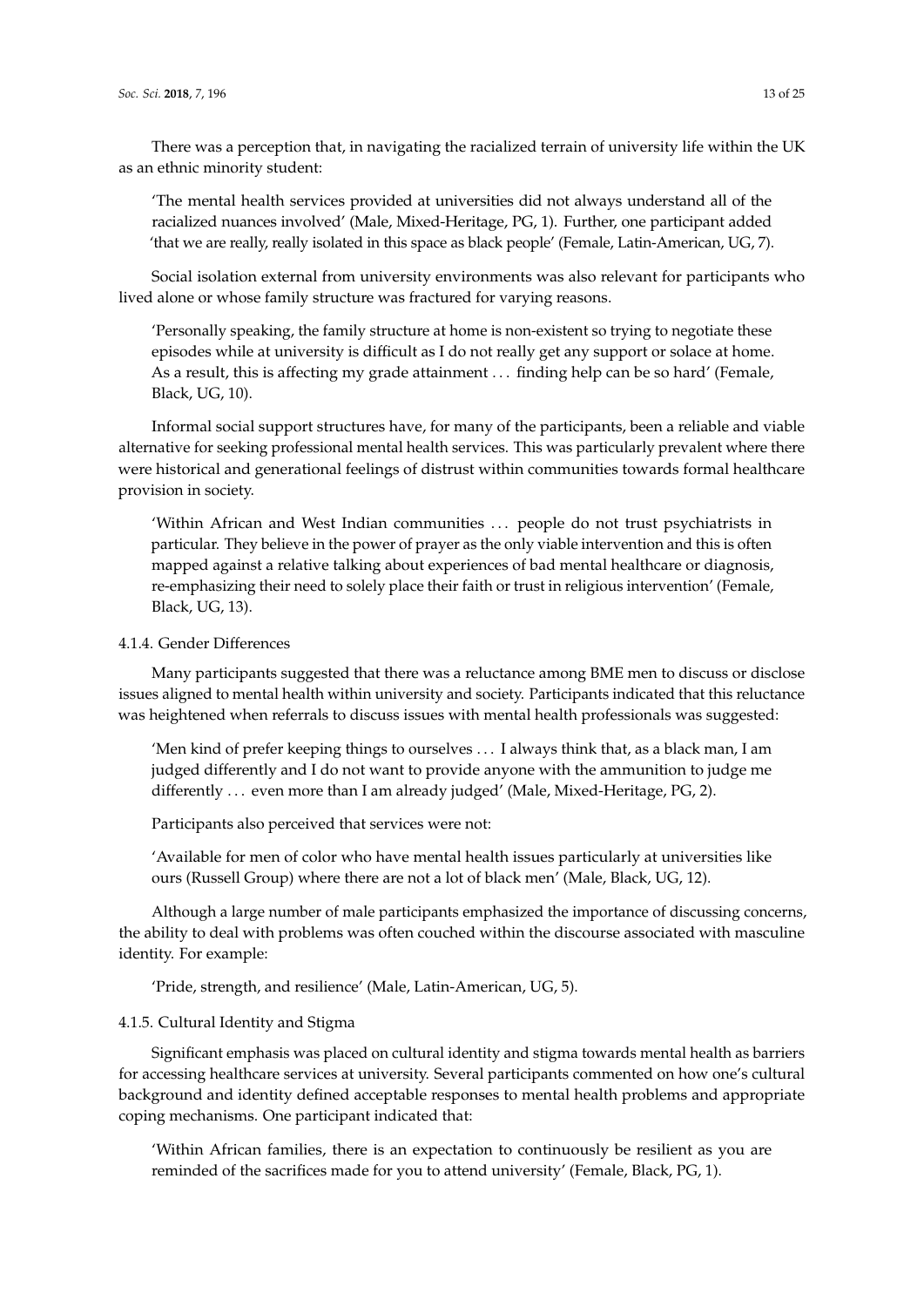For participants, discussions concerning mental health were often perceived as a socially unacceptable topic for discussion:

'If I ever told my parents that I was struggling to get mental health support at university, they would possibly disown me. This is not the kind of thing we openly discuss in my culture particularly as a black, female Muslim' (Female, Black, UG, 11).

Mental illness was typically viewed negatively in the participants' experiences within university and among their communities. The stigma often accompanying mental illness within communities meant that individuals were reluctant to openly acknowledge symptoms.

'For me . . . the feeling of no one to turn to is difficult, none at university, none at home . . . these thoughts then follow you everywhere, making the mental illness worse . . . then you tell yourself I do not have a problem. You just become more stressed and isolated' (Male, Black, PG, 1).

There was a perception that the consequences of cultural stigma attached to mental health were considered as far-reaching and consequential beyond the individual. One participant explained that the residual effects of a mental health diagnosis could stigmatize an entire family, which affects networks and social capital within communities.

'In my culture, if you hear that someone within your community/family has mental illness . . . you place all sorts of unfair and judgmental labels on that individual and their family' (Female, Asian, PG, 18).

## *4.2. Relationship between Service User and Healthcare Provider Situated around Power and Hierarchy*

Several components framing the relationship between service user and healthcare provider by considering aspects of power and hierarchy were recognized as affecting access to mental health services. Three sub-themes were identified as potential barriers. Each is described below.

## 4.2.1. Language

Language was seen as a prominent factor with regard to accessing mental health services. Participants emphasized that, in many cases, individuals from the BME community sometimes had difficulty conversing or understanding English especially if this was adopted as a second language. The inability to effectively communicate with healthcare professionals proved to be an obstacle in being able to accurately articulate problems.

'As a student who is a recent immigrant, my understanding of English is improving daily. As a result, sometimes I struggle to articulate clearly and accurately what I would like to say to the healthcare professionals provided at university. For this reason, I prefer not to discuss my psychological issues as they will misjudge what I am saying and then heavily medicate me' (Female, Asian, UG, 4).

Consequently, individuals experiencing this will endure additional stress, which may result in withdrawing from healthcare services altogether.

'My fear is receiving an inappropriate investigation into my psychological state, which could affect my studies and potential treatments that are not cognitive or behavioral. As a result, between university and my General Practitioner (GP) . . . I prefer not to say anything' (Female, Asian, UG, 4).

Among the 32 participants, they collectively noted at their institutions that there were no visible interpretation services available with regards to mental health support. Concerns were raised by one participant who mentioned: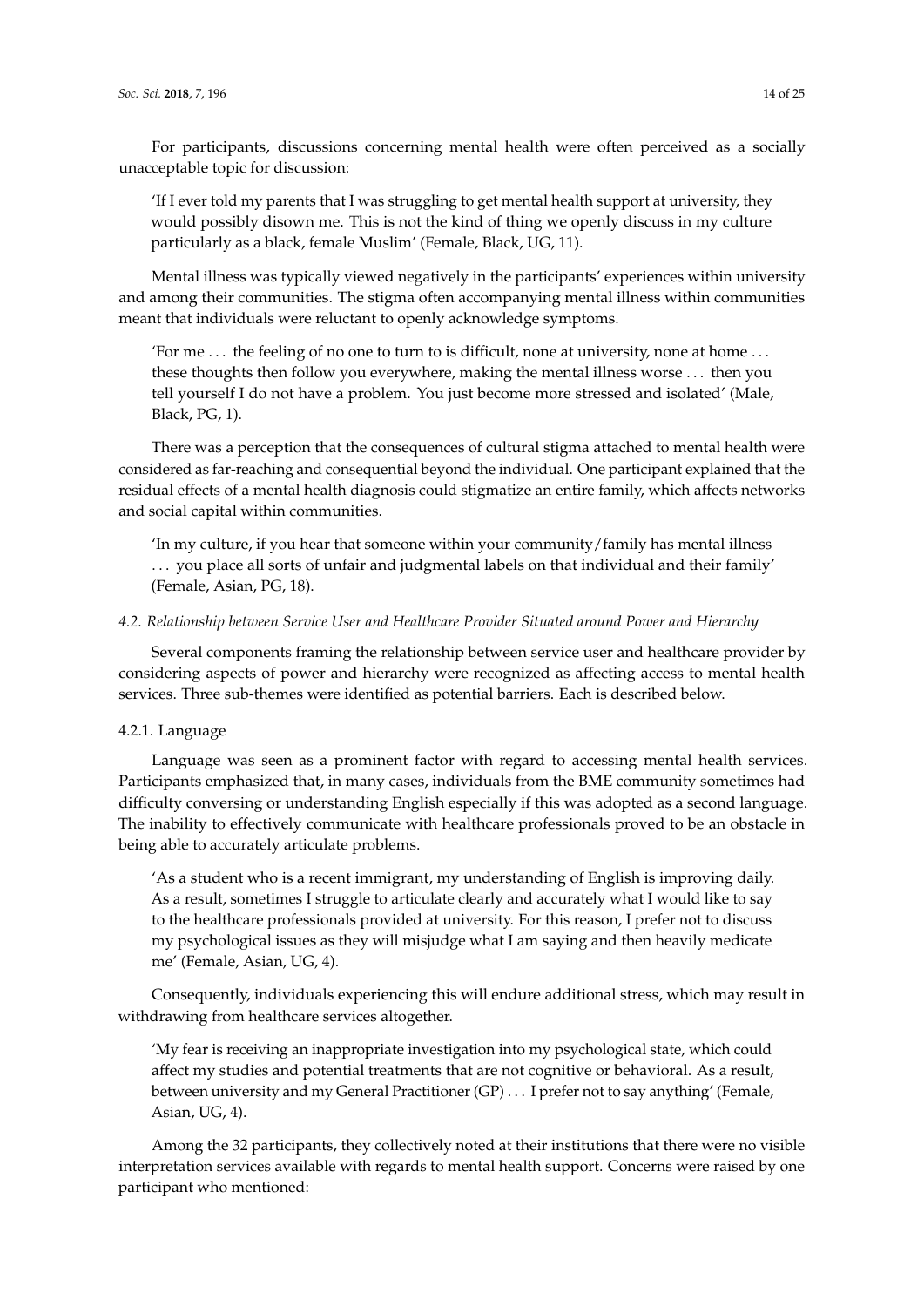'This amounts to universities not recognizing their responsibility to serve a multi-cultural and diverse student population . . . the inadequate provision of interpreters only highlights that universities do not value or respect the needs of ethnic minority students' (Female, Mixed-Heritage, PG, 20).

4.2.2. Communication: Cultural Naivety, Insensitivity, and Discrimination

Participants were explicit in describing how healthcare providers often struggled to understand BME people's experiences. Several participants verbalized their frustration in having to continuously explain:

'The Black experience . . . always having to navigate racism and remain on the outside as a minority in university and society. It is exhausting and mentally grinds you down' (Female, Black, UG, 8).

Often participants felt that this lack of understanding by healthcare professionals interfered with effective therapy. They also felt poor diversification of healthcare professionals was a direct consequence of this. One participant suggested that:

'To be honest, it would just be nice to speak to a person that looked like you . . . who can relate to you culturally and understand what you are experiencing as a person of color' (Male, Mixed-Heritage, UG, 9).

Typically, participants also commented on the fragility and discomfort often encountered when discussing issues of racism with healthcare professionals.

'I have also found that when you, for instance, discuss how racism impacts your daily existence ... that actually a lot of them get uncomfortable ... ' (Female, Mixed-Heritage, UG, 32).

Participants perceived that, within universities and the healthcare profession, generally specialists were unable to conceptualize or empathize with the realities and lived experiences of those from a BME background. Services were considered too insensitive to the needs of BME service users with a somewhat dismissive approach towards treating ethnic minorities.

'The reality is that we receive inadequate treatment because of our skin color and that is the sad reality. This just pertains to the historical deficit model concerning black people ... ' (Female, Mixed-Heritage, PG, 30).

Participants drew comparisons with white counterparts experiencing similar problems within a university.

'I have a friend studying the same degree as me and she confided in me and said she also suffers from depression and anxiety. The university doctor referred her to a specialist behavioral consultant to work with her . . . I was recommended medication for the same problem . . . how is that fair . . . ?' (Female, Asian, UG, 18).

## 4.2.3. Power and Authority

Among the participants, power and hierarchy were considered as oppressive instruments for maintaining inequality and inequity at the expense of ethnic minorities. Interactions with clinicians were recalled as:

'Experiencing patronizing and condescending behavior from healthcare professionals' (Male, Asian, UG, 2).

There was concern that, in some cases, clinicians could potentially abuse their power.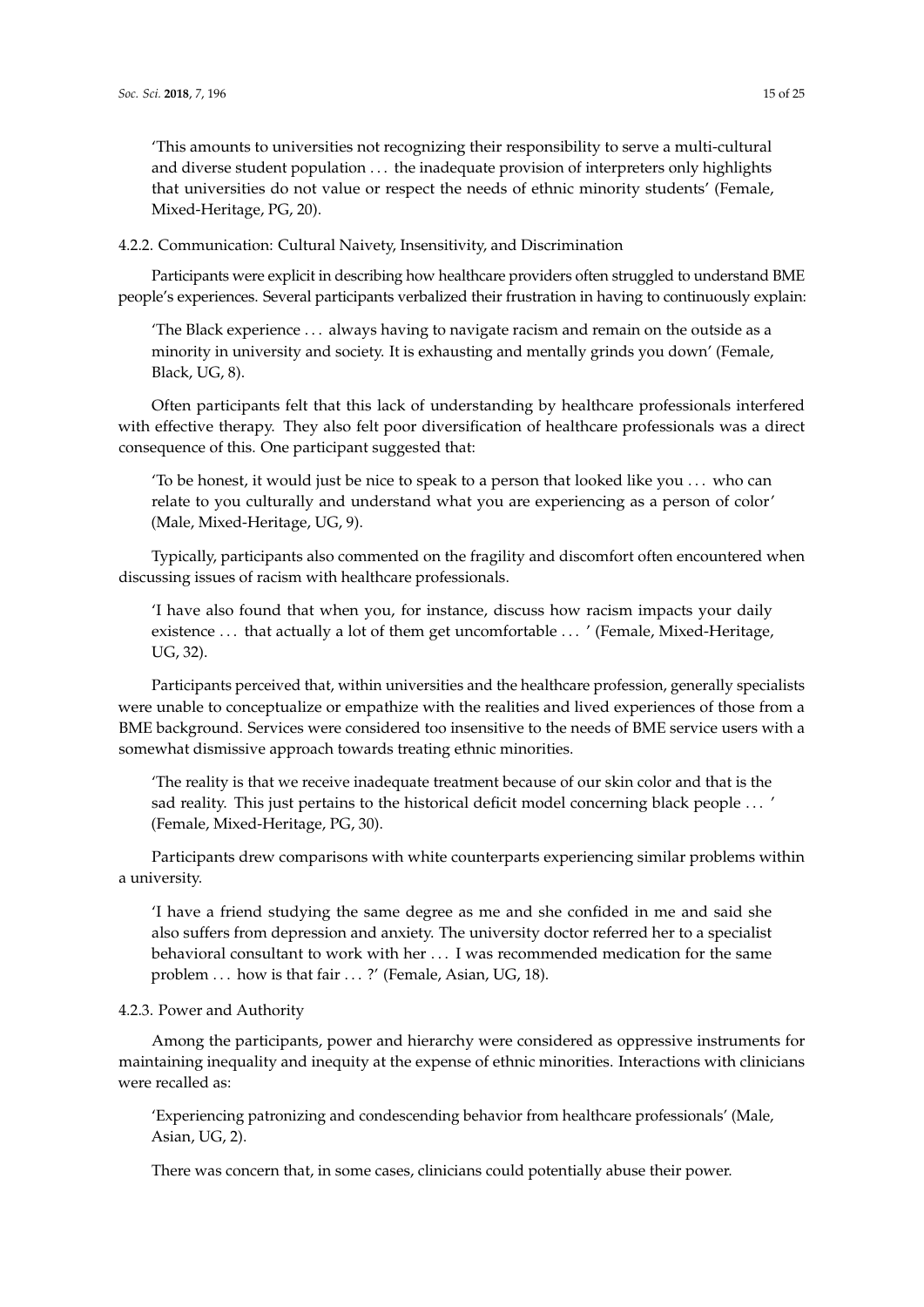Participants expressed a need for imbalances of power and hierarchy to be challenged with greater diversification in healthcare services at universities and society.

'In addressing issues of power, particularly with ethnic minorities, I think one answer is greater diversification and the introduction of better interpretive services' (Female, Latin-American, PG, 5).

Furthermore, participants also described a sense of helplessness and passivity with regard to healthcare interactions and treatment.

'You are always in a situation where you cannot challenge what is said. Otherwise, you run the risk of being labeled difficult or unstable. In those situations, you really recognize your lack of autonomy and power' (Female, Black, PG, 29).

Challenging power dynamics was considered as a potentially worsening service user and healthcare provider relationships with exclusion from services seen as a possible consequence of assertive behavior.

'I challenged the opinion of an assessment made by a psychiatric nurse at university and then I received a letter two weeks later stating that they were no longer able to support me. At that point, I wish I had not said anything in the first place' (Female, Black, UG, 15).

Participants expressed a need for more.

'Positive, interpersonal dialogue between service users and healthcare providers' (Female, Black, UG, 27) where the consultation was 'a reciprocal dialogue' (Male, Asian, PG, 25).

This was considered to be an important factor in facilitating better ethnic minority engagement with mental health services at universities and wider society.

## **5. Discussion**

The findings presented in this paper highlight how access to healthcare and psychological well-being for BME individuals inside and outside university was a function determined by personal and environmental factors and the relationship between the service user and the healthcare provider. The study not only identified key barriers for accessing mental health services that were specific to people from the BME backgrounds but also barriers likely to be shared with other minority groups such as those with a disability or marginalized populations that have historically struggled to gain access to psychological support interventions. A reoccurring narrative espoused within this study highlighted an inability by mental health professionals to recognize and accept symptoms as mental illness when engaging and diagnosing BME patients. This was perceived as a barrier to seeking help particularly for individuals who came from cultures and communities where they had felt mental illness was trivialized and stigmatized. Previous research [\(Bhui et al.](#page-21-15) [2003;](#page-21-15) [Grey et al.](#page-22-0) [2013;](#page-22-0) [Memon et al.](#page-23-6) [2016\)](#page-23-6) has demonstrated that culturally specific constructs of psychological distress can determine how individuals perceive and disclose their symptoms to mental health professionals. The nature of help seeking behavior and engagement with services was an issue that was deemed to be problematic because ethnic minorities felt that they continually remained on the periphery of these services through varying environmental and societal factors.

Cultural pressures and perceptions were significant factors that affected access to mental health services. There was a perception that some cultures did not recognize symptoms associated with stress, depression, or mental illness generally. Instead, it was perceived that often constrained and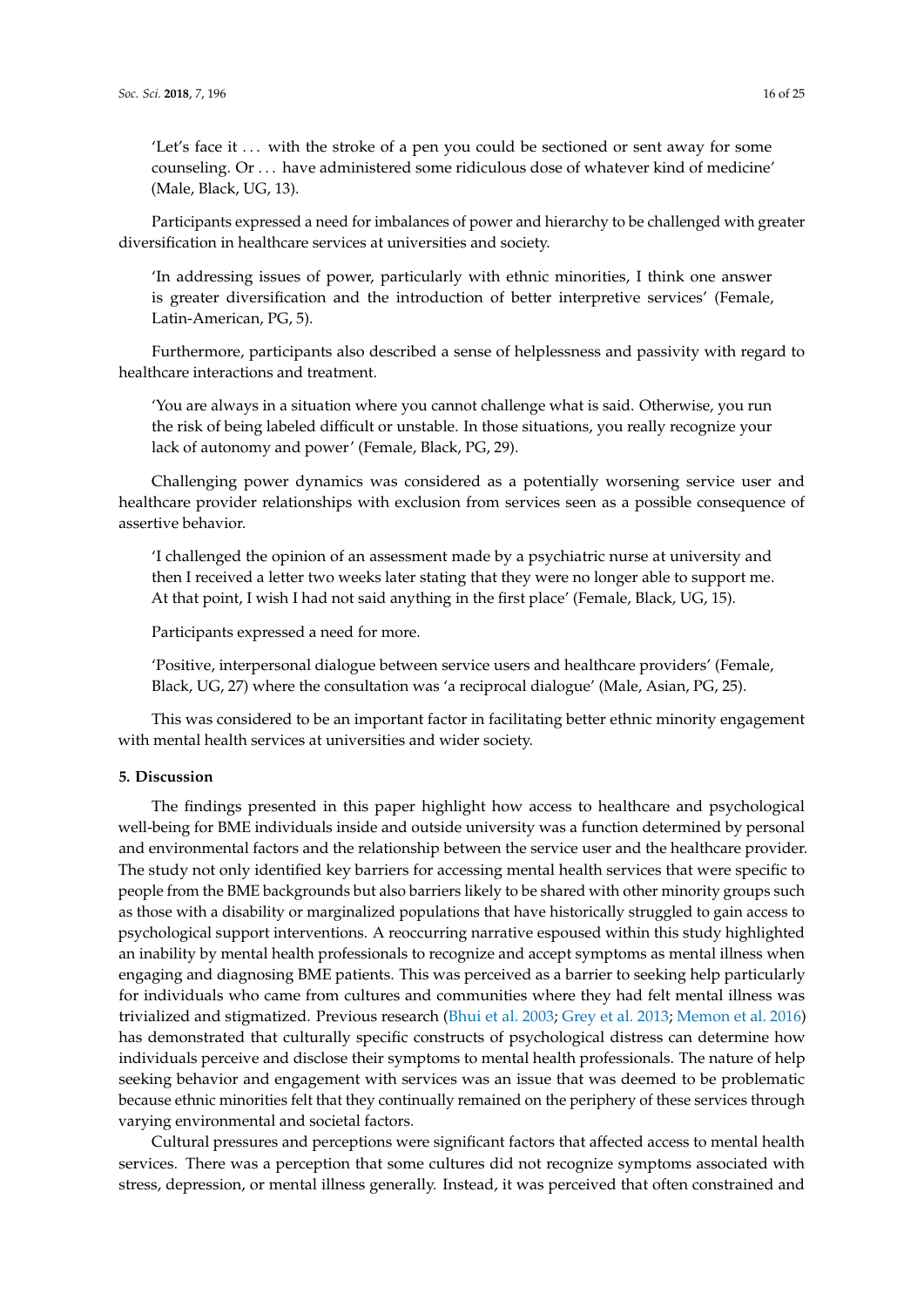narrow views of mental illness were normally confined to or associated with culturally unacceptable behaviors such as aggression [\(Keating](#page-22-11) [2007;](#page-22-11) [Palmer and Ward](#page-23-16) [2007\)](#page-23-16). Consequently, this meant that symptoms normally associated with mental illness remained unrecognized among families, communities, and friends. There was a perception that other interventions were preferred in favor of psychological intervention such as prayer and family and community mediations [\(Grey et al.](#page-22-0) [2013\)](#page-22-0).

Participants did illuminate that the continuous traversing of external and environmental factors often situated within a discriminatory or racial backdrop was a significant determining factor in the onset of potential mental illness [\(Sivandan](#page-23-17) [1991\)](#page-23-17). There was a general consensus that this became exacerbated particularly when being in a university space as an ethnic minority where it was felt that negotiating this space significantly contributes to the development of feelings associated with anxiety and stress. This aligns with the [Memon et al.](#page-23-6) [\(2016\)](#page-23-6) suggestion that mental health symptoms can be perceived and presented as somatic rather than psychiatric in origin. Individuals may find it easier to understand and express mental distress in the context of physical symptoms, which can potentially lead to a misdiagnosis. This is a common experience for BME individuals experiencing mental illness. It was perceived that this happens because of negative racialized ascriptions and stereotypes that often presented ethnic minorities as aggressive, violent, economically poorer, unemployable, and welfare dependent [\(Fernando](#page-22-7) [2010\)](#page-22-7).

The participants perceived language as a barrier to communicating their needs to healthcare professionals and, for BME university students who have adopted English as a second language, this was particularly difficult since disclosure of mental and physical feelings were often misunderstood or misinterpreted. This has also been found in previous studies [\(Keating and Robertson](#page-22-10) [2004;](#page-22-10) [Myrie and Gannon](#page-23-7) [2013;](#page-23-7) [Yancey et al.](#page-24-2) [2006\)](#page-24-2). In attempting to evaluate the spiral of discrimination encountered by BME individuals when disclosing episodes of mental illness, language becomes pivotal in accurately assessing and diagnosing mental illness. Research [\(Alvarez et al.](#page-21-10) [2006,](#page-21-10) [Benoit et al.](#page-21-3) [2005,](#page-21-3) [Bhui et al.](#page-21-16) [2004,](#page-21-16) and [Williams](#page-24-5) [2005\)](#page-24-5) has found that, where ethnic differences played a role in the overall experience of adult acute mental healthcare, it was largely due to language.

Within this study, participants expressed difficulties in being able to articulate symptoms and concerns with some suggesting that, on many occasions, there were overt examples of racism often involving health professionals within universities misinterpreting words said. Often, it was suggested that dialect and accents were considered to be a discriminatory reason for not wanting to understand or objectively assess symptoms before leaning to the safe ground of 'poor English' being a reason that conclusive medical judgements could not be made. Consequently, this may further prolong experiences with mental illness for BME individuals. Subsequently, this acted as a barrier in a number of ways, which induced the following: increased stress, reluctance to engage with services, and inability to access appropriate care. Expression of mental health problems is often layered in culturally specific nuances and subtlety, which can be lost within the service user and healthcare provider interaction with medical terminology sometimes providing further obstacles [\(Memon et al.](#page-23-6) [2016;](#page-23-6) [Suresh and Bhui](#page-23-18) [2006\)](#page-23-18).

The impact of cultural inference was extremely pertinent to the participants especially those whose cultures were intertwined with faith and cultural expectations. [Memon et al.](#page-23-6) [\(2016\)](#page-23-6) explains that cultural frameworks can have a significant impact on how BME individuals attempt to access help within their community and this was particularly evident within the study where participants continuously reiterated stigma as a barrier to seeking and accessing mental health services. [MIND](#page-23-0) [\(2013\)](#page-23-0) state that stigma is well recognized as a factor in determining health seeking behavior and service usage.

Importantly, the participants in this study indicated that, within ethnic minority communities, mental health can often be perceived as a socially unacceptable topic for discussion within their community. Previous studies [\(Bhui and Sashidharan](#page-21-17) [2003;](#page-21-17) [Sainsbury Center for Mental Health](#page-23-19) [2002;](#page-23-19) [Weich et al.](#page-24-7) [2004\)](#page-24-7) have shown that mental health problems are often associated with negative or traumatic experiences, which can provoke significant emotional and behavioral responses from individuals and the community, which leads to discrimination and disadvantages [\(Braun and Clarke](#page-21-11) [2006;](#page-21-11) [Wilkinson and Pickett](#page-24-4) [2010\)](#page-24-4). As a consequence, [Memon et al.](#page-23-6) [\(2016\)](#page-23-6) suggest that individuals from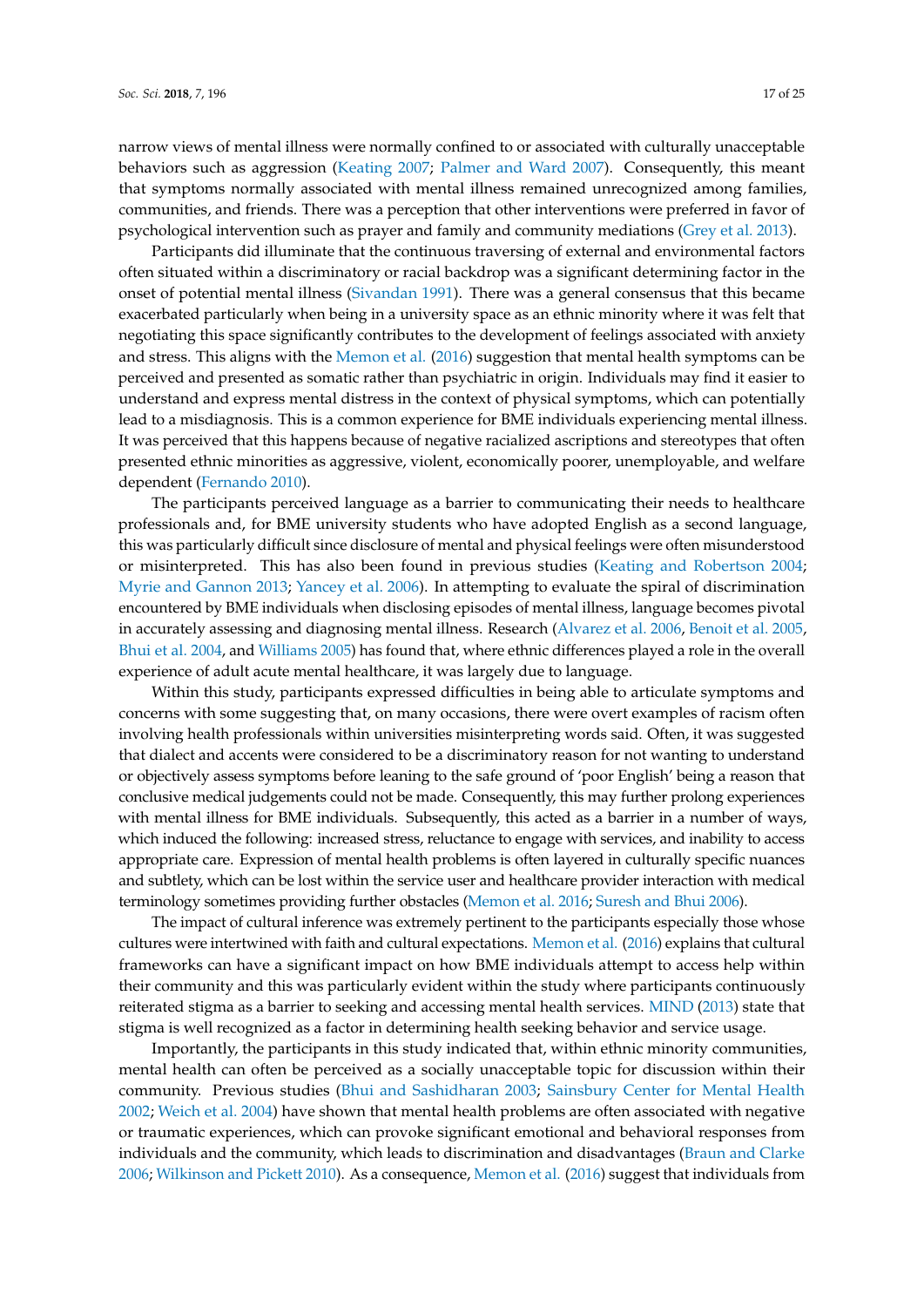ethnic minorities may conceal symptoms, delay seeking help, or fail to adhere to treatment, which can potentially lead to a delayed presentation or a crisis situation. Creating greater cultural awareness requires a dismantling of dominant discourses concerning ethnic minorities within society regarding their association with mental health services (as often many ethnic minority individuals enter the healthcare service via the judicial or criminal system). This was a point emphasized by the participants who felt that many of their experiences engaging with the health services were couched within racially discriminatory occurrences [\(Grey et al.](#page-22-0) [2013\)](#page-22-0). Cultural naivety and insensitivity within healthcare services was recognized as a barrier for accessing services. Participants articulated that mental health services were often unresponsive to the specific and unique needs of ethnic minority groups. This aligns with studies [\(Arthur et al.](#page-21-18) [2010;](#page-21-18) [Suresh and Bhui](#page-23-18) [2006\)](#page-23-18) suggesting that individuals can perceive services to replicate discriminatory experiences frequently encountered within wider society.

In many ways, the mental health service does not, unfortunately, recognize some of the deeply-entrenched institutional racism that permeates wider society. Therefore, it is perhaps unsurprising that BME service users may perceive mental health services to be discriminatory and as representing a source of formal authority and social control [\(Arthur et al.](#page-21-18) [2010\)](#page-21-18). Participants felt that, within universities, this was further exacerbated particularly in institutions where the majority student population was white. In such cases, individuals were more likely to avoid contact with formal services. Yet, there is research that infers that there is little evidence to suggest that service users' perceived ethnicity has been a major influence on ethnic minorities' experience of acute care [\(Weich et al.](#page-24-8) [2012\)](#page-24-8). Conversely, other studies [\(Arthur et al.](#page-21-18) [2010,](#page-21-18) [Cross and Bloomer](#page-22-14) [2010,](#page-22-14) and [Knifton et al.](#page-22-15) [2010\)](#page-22-15) have shown that service users can be acutely aware of the centrality of whiteness and how it transpires within institutions. There were similarities in the narrative posited around the university being a dominant white space and the perception that mental health services often reinforce a white Eurocentric model of healthcare, which marginalizes and provides little consideration or understanding of ethnicity [\(MIND](#page-23-0) [2013\)](#page-23-0).

The prominent role of social networks and aspects of integration was considered pertinent. Factors associated with belonging in university and community were identified throughout the study. This was consistent with previous research [\(Burnett and Peel](#page-21-19) [2001,](#page-21-19) and [Weich et al.](#page-24-8) [2012\)](#page-24-8) especially the preference of family and friends as a source of help for common mental health problems rather than healthcare professionals. It is important to note that this preference did also coincide with judgements made by family and friends, which further increased feelings of embarrassment regarding the disclosure of mental illness. Despite these perceived judgements, participants still recognized social networks as a source of support, which facilitated the discussion of problems while endorsing access to healthcare services. Research [\(Cross and Bloomer](#page-22-14) [2010,](#page-22-14) and [Memon et al.](#page-23-6) [2016\)](#page-23-6) indicates that BME individuals often find greater commonality in discussing mental health issues within their own social networks rather with professionals despite some of the cultural reservations and stigmatizations associated with mental illness. In many cases, individuals from ethnic minorities will consider formal mental health services as a last resort [\(Vernon](#page-24-1) [2011\)](#page-24-1).

An aspect explored throughout the study was the impact of social networks within the community and the university spaces. The possibility of social networks acting as a barrier or alternative to professional mental health services is supported by qualitative studies [\(Evans-Lacko et al.](#page-22-16) [2014;](#page-22-16) [Memon et al.](#page-23-6) [2016;](#page-23-6) [Lamb et al.](#page-22-17) [2012\)](#page-22-17), which suggests that individuals from a BME background are less likely to contact their GP about mental health issues. In part, this may be due to feelings of marginalization and exclusion within universities especially those situated within majority white populations. A lack of trust in mental health services subsequently encourages BME people to sometimes utilize their friends and family first as the first point of contact.

Within this study and mental health commentaries, generally there are patterns to suggest that ethnic minority men, in particular, were a hard-to-reach group and, due to some of the societal stigmatizations which already accompany men of color, they were more reluctant to seek help with a feeling that mental services tended to exclude and stereotype them as a group. Previous studies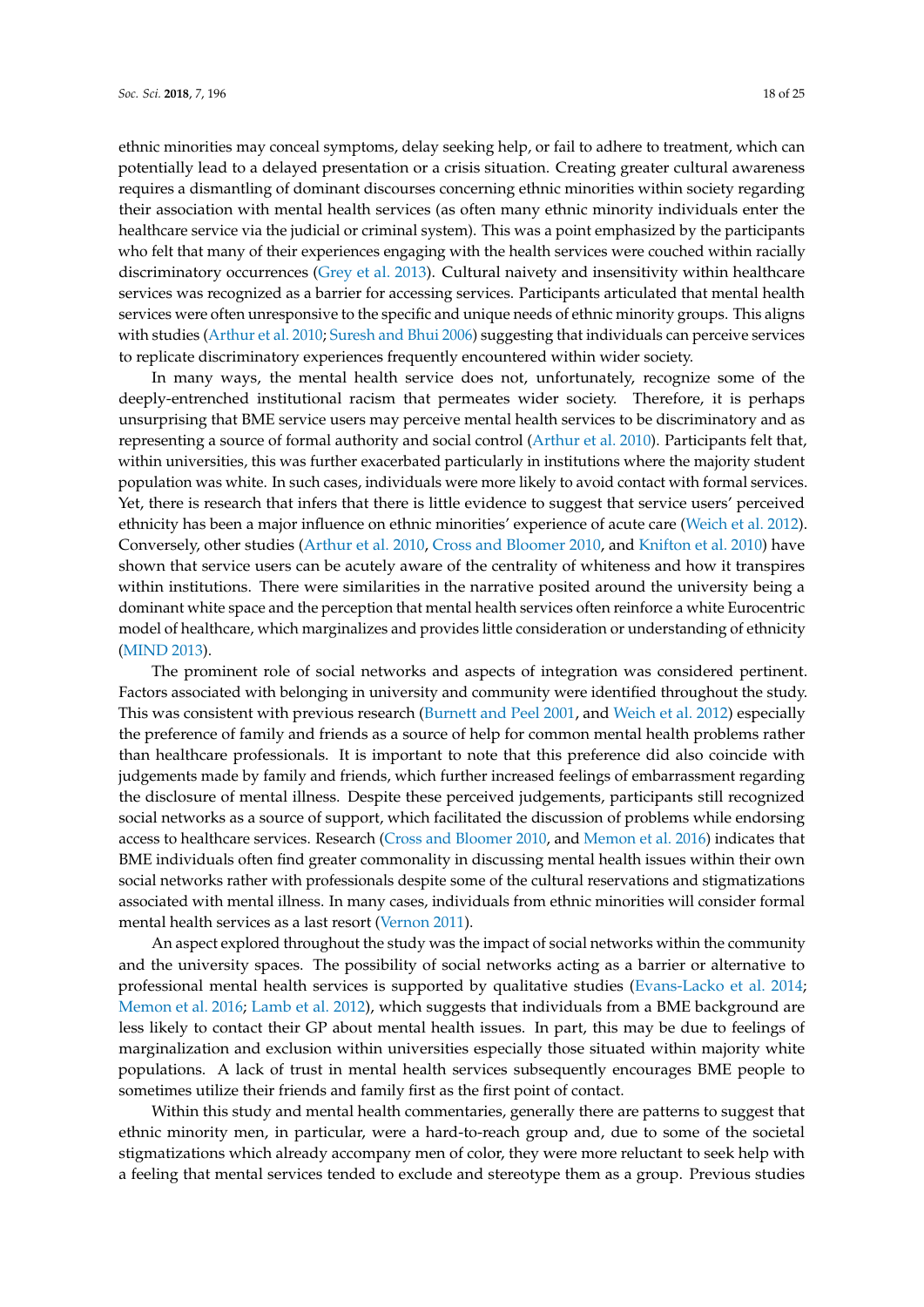[\(Dowrick et al.](#page-22-18) [2009;](#page-22-18) [National Mental Health Development Unit](#page-23-20) [2011\)](#page-23-20) suggest that men were less likely than women to seek help for common mental health problems and more likely to be resistant towards help seeking behavior. Men from ethnic minority communities ascribed particular importance to self-reliance in managing mental health issues [\(Dowrick et al.](#page-22-18) [2009\)](#page-22-18). Perhaps, unsurprisingly, this was a perspective that was supported by the findings in this study.

Within universities, participants' felt that the relationship between service user, pastoral services, and healthcare providers was recognized as pivotal to overall experience and attainment with regards to accessing communication services. The emphasis placed on these services having greater diversification was perceived as an important factor in being able to respond effectively to ethnic minority service user needs. To this end, diversification for ethnic minorities is a significant catalyst towards effective communication, which becomes central to the service user and healthcare provider relationship. The fostering of multi-cultural and positive relationships with healthcare professionals is likely to encourage disclosure with better healthcare outcomes in terms of diagnosis and treatment [\(Dowrick et al.](#page-22-18) [2009\)](#page-22-18). It is well known that poor communication and interaction particularly in the case of ethnic minorities' experiences as service users with health service providers becomes pivotal in encouraging or dissuading future health seeking behaviors [\(Dowrick et al.](#page-22-18) [2009\)](#page-22-18). Fear, stereotyping, and stigmatizations within communities, social circles, and university spaces, in particular, were highlighted as a cause of poor communication with healthcare professionals. Furthermore, there was a perception that healthcare professionals were often perceived to have significant power and authority over BME service users and this was attributed to the overarching centrality and hegemony of whiteness within universities and society in general [\(Grey et al.](#page-22-0) [2013\)](#page-22-0). The findings in this study coincide with previous research [\(Ahmed](#page-21-9) [2012;](#page-21-9) [McIntosh](#page-22-19) [1990](#page-22-19) and [Memon et al.](#page-23-6) [2016\)](#page-23-6), which indicates that this power could represent a hierarchy and present difficulty if service users or families challenged a professional diagnosis.

In this study, participants perceived mental health services within universities and society generally to be limited with regard to accommodating their diverse needs as BME service users. In particular, they felt there was always a reluctance by healthcare professionals to offer cognitive alternatives instead opting and preferring to offer drug-based treatments. Previous studies [\(Cooper et al.](#page-22-4) [2013;](#page-22-4) [MIND](#page-23-0) [2013\)](#page-23-0) provide a somewhat mixed picture. Some studies have found that BME service users were no more likely to take medication for mental health illness with a particular emphasis on potential, sedative side-effects. Conversely, others [\(Dowrick et al.](#page-22-18) [2009;](#page-22-18) [Evans-Lacko et al.](#page-22-16) [2014;](#page-22-16) [Memon et al.](#page-23-6) [2016\)](#page-23-6) suggest that BME service users are more likely to receive medication and less likely to receive psychotherapy and other alternative therapies that have less sedative and personality-altering effects. Participants in this study also felt that, within universities, respective communities, and the healthcare sector, there was a limited awareness regarding the range of services available to individuals, which, consequently, limits opportunities to develop bespoke, individual care plans.

Previous studies [\(Evans-Lacko et al.](#page-22-16) [2014;](#page-22-16) [MIND](#page-23-0) [2013,](#page-23-0) and [Weich et al.](#page-24-8) [2012\)](#page-24-8) also found that the availability of information about services affected accessibility of mental health services as did other geographical and physical factors such as distance. This very much echoes some of the themes illuminated within this study regarding access to services for ethnic minorities attempting to navigate university life. The UK BME population represents a highly diverse entity and the participants within this study represent a sub-section of the general population. Additionally, the majority of BME participants within this study were currently studying at university with a few having recently graduated within the last 14 months. Therefore, it is important to note that the perspectives expressed throughout may not represent the views/perceptions of all strata of the BME population.

Some previous studies [\(Dowrick et al.](#page-22-18) [2009;](#page-22-18) [MIND](#page-23-0) [2013;](#page-23-0) [Rugkåsa and Canvin](#page-23-3) [2011\)](#page-23-3) have identified differences among specific ethnic minority group(s) with regard to perceptions of mental illness and stigma. This study was focused on BME individuals with a specific emphasis on those undertaking university study in undergraduate or postgraduate capacities. The objective situated within a higher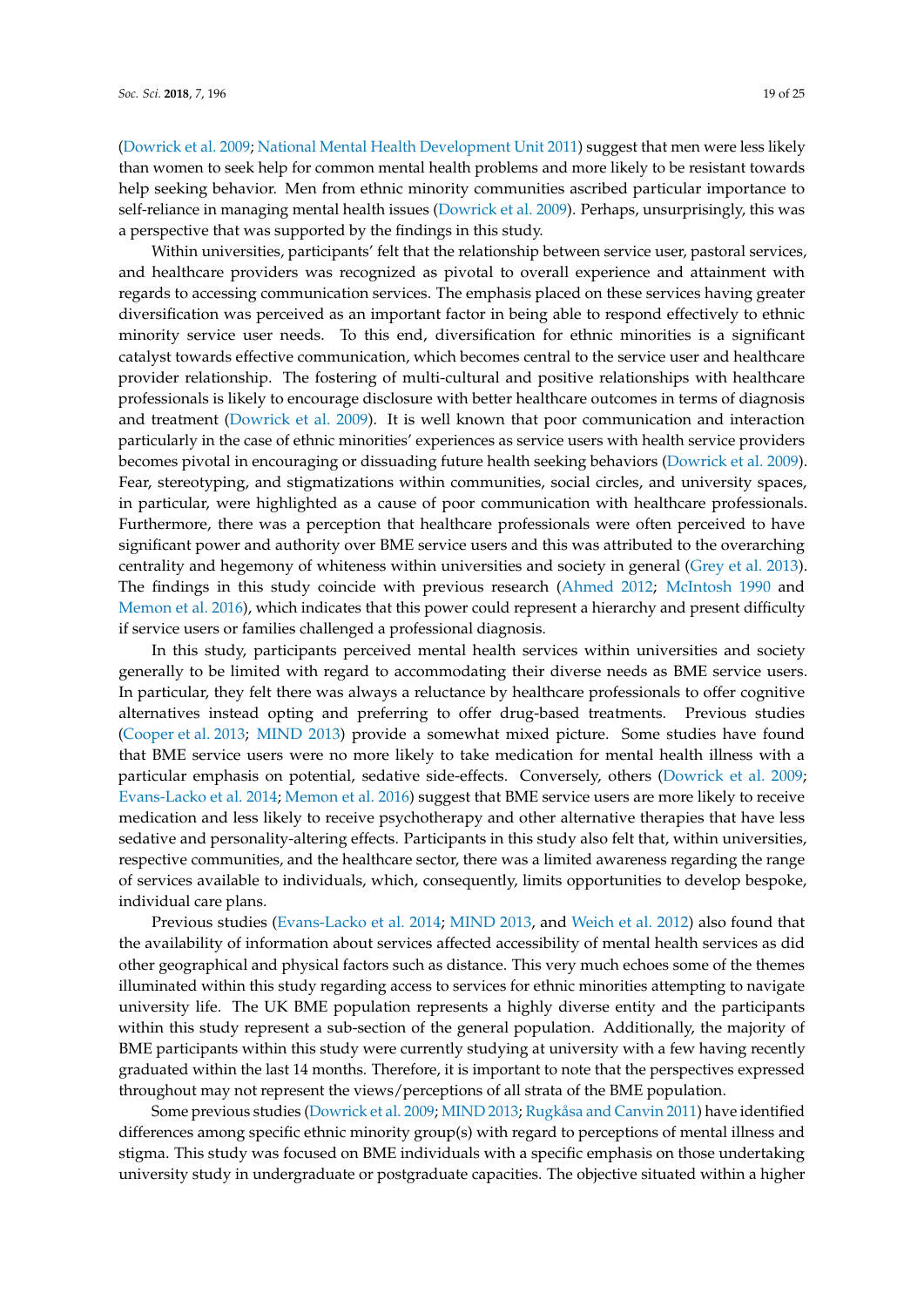education context was to understand the barriers and community perspectives that could be possibly applicable to the majority of the ethnic minority population within the UK.

Furthermore, we were unable to conduct a comprehensive analysis of ethnicity-specific barriers for accessing services since some of our participants for personal reasons were reluctant to respond to interview questions specifically focused on measuring the impact of culture and ethnicity regarding the retrieval of mental health support. Conversely, there were explorations regarding differences in perception of barriers to accessing mental health services by gender particularly for black men. It is important to note that, in most qualitative studies in similar settings, it is pertinent to acknowledge that results gleaned could potentially be affected by selection bias. For example, if the study included BME participants who were particularly keen to discuss their views and perceptions and/or BME participants who have had a negative experience of accessing/using mental health services and, therefore, wanted to share these experiences. Considering the aim of the study, the inclusion of a specific under-represented sample of participants and the narratives gleaned, there is scope to suggest that BME individuals are subject to significant barriers, which are situated within an institutionally racist society. Upon navigating these societal structures, ethnic minorities encounter further barriers as they become more socially mobile most notably at university where they are often isolated and within employment where they experience inequity in attempting to access mental health services. Subsequently, this points to BME individuals consistently being on the periphery of healthcare services, which means that often ethnic minorities will attempt to traverse mental illness alone.

The findings presented hope to inform the development, commissioning, and delivery of effective and culturally applicable mental health services while additionally improving access to these services for BME individuals. The study not only identified key barriers that are relevant to the BME population, but also barriers likely to be shared with other minority or marginalized groups within universities and society in general. This study was situated against a higher education backdrop, which focused on BME students as a unified group. The large majority of recent studies have been based on a particular stratum of the BME population, focusing on either a specific issue or service-user sub-group.

In contrast, this study attempted to provide a comprehensive, practical, and systematic discussion on the subject of mental health concerning BME individuals within higher education while focusing on better outcomes for the BME population as a whole regarding access to mental health services. The narratives and perspectives expressed reflect perceptions of barriers for accessing mental health services that currently point towards disrupting inequitable structures, which omit ethnic minorities from suitable psychological support. Dismantling this legacy of inequality is difficult but the findings presented advocate and endorse penetrative and policy-driven actions for improving equity in healthcare and reducing health inequalities. The findings presented also contribute to the on-going dialogue in the Department of Health and Public Health England to develop more effective interventions, which aim to promote improved mental well-being among the BME populations while addressing racial/ethnic inequality throughout the mental health system. The findings disseminated within this study could potentially provide a stimulus that assists toward informing the development of such efforts and the mental health strategy within the UK<sup>4</sup>.

<sup>4</sup> A pertinent aspect that was not explored throughout this study was the use of Complementary and Alternative Medicine (CAM). The use of this as a mental health intervention has gained momentum and popularity globally within the healthcare profession particularly as an effective intervention for ethnic minority groups. While this particular theme was not explored due to the extensive focus on BME individuals experiencing mental health issues within university contexts, there is scope for future research pathways considering ethnic minority psychological well-being to explore the effectiveness of this intervention. The incorporation of this into future related research could examine why this particular phenomena has proven to be particularly successful among ethnic minorities. Additionally, factors concerning accessibility for ethnic minority service users for this psychological intervention could also be considered.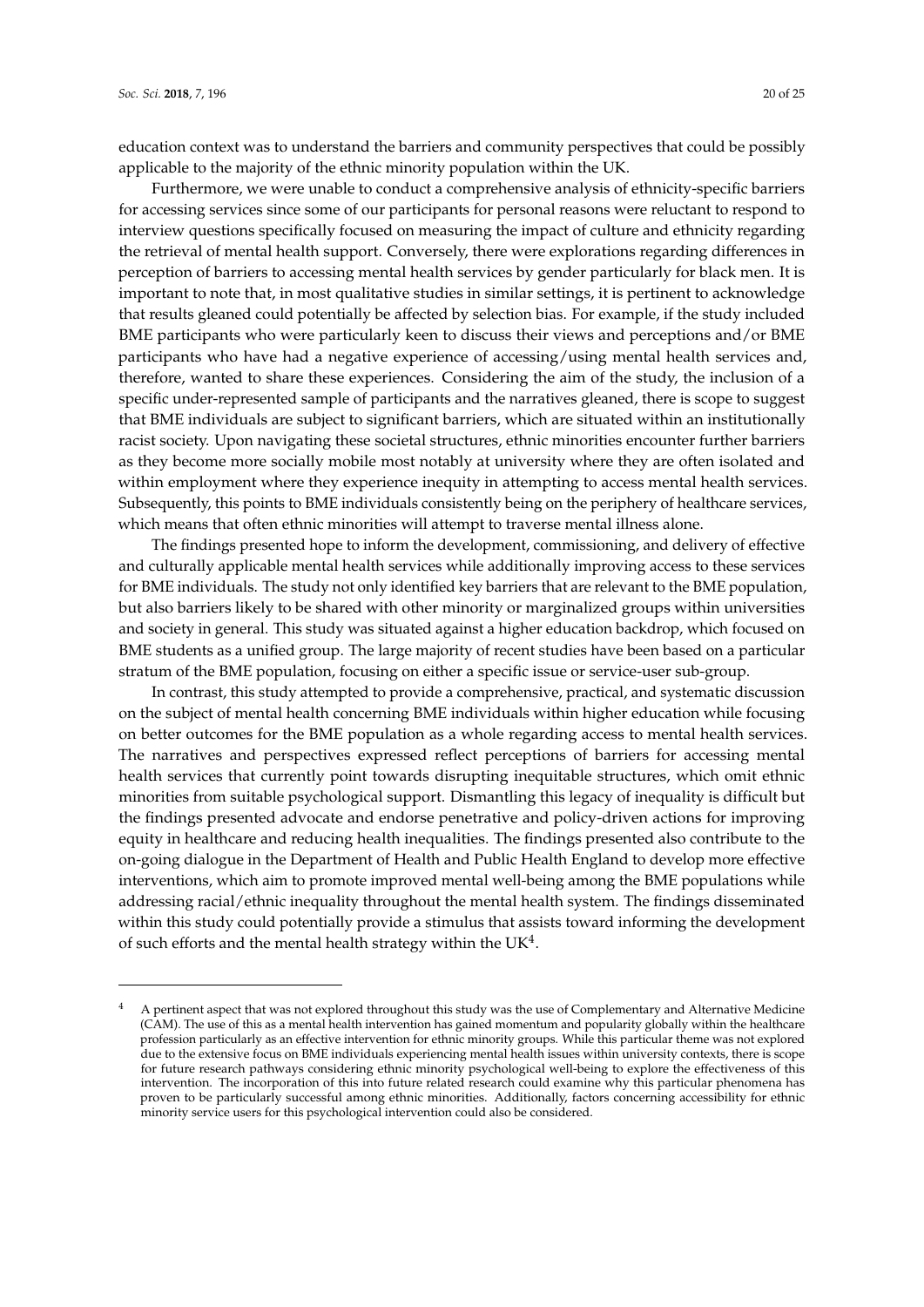#### **6. Conclusions and Recommendations**

Gleaning the perspectives of BME service users on barriers for accessing mental health services have the potential to translate into tangible and effective actions that can promote greater equity within the healthcare profession. It is important to focus on tackling barriers at the personal and environmental level particularly at our universities where ethnic minorities continue to experience a plethora of barriers. From a societal perspective, there must be a collective endeavor that focuses on removing barriers encountered at the interface between service users and healthcare providers [\(Vernon](#page-24-1) [2011\)](#page-24-1). Tangible actions must be reflected through the following: raising awareness of mental health issues while reducing stigma, raising awareness of services and access pathways, diversifying healthcare staff within the mental health services, and developing cultural cognizance and sensitivity [\(Grey et al.](#page-22-0) [2013\)](#page-22-0). BME service users need to be better informed upon entering university to become enabled and empowered to engage with their own mental health and well-being and familiarize themselves with the provided services. Raising awareness of mental health can reduce stigma and help individuals recognize symptoms. This may encourage health seeking behavior at an earlier stage of presentation [\(Dowrick et al.](#page-22-18) [2009\)](#page-22-18).

Changing the cultural paradigm requires delivering this work at a local level and raising awareness of the locally available mental health services and the variety of pathways for accessing care. It is imperative to educate and empower individuals and communities regarding mental health support. There is a responsibility among mental health services, local authorities, healthcare services, and community groups to develop ways to collate and disseminate such information in addition to ensuring language accessibility. Additionally, financial resources must be provided for healthcare providers to undertake compulsory continuing professional development training for further understanding cultural issues and differences and the sensitive and diverse needs of ethnic minority service users.

Participants overwhelmingly within this study expressed a desire to see greater diversification regarding service providers. The participants anticipate that BME practitioners may be more empathetic towards understanding the plights and experiences of ethnic minorities. Research [\(Grey et al.](#page-22-0) [2013;](#page-22-0) [MIND](#page-23-0) [2013\)](#page-23-0) on ethnic concordance between service users and providers has found that people with a BME background who have experienced racial discrimination in healthcare have a preference for ethnic similarity regarding healthcare providers. Improved diversification would facilitate better ethnic representation in the healthcare service, which may support linguistic factors while potentially facilitating more accurate clinical judgments. Furthermore, strategies aimed at expanding and enhancing the role of BME staff within mental health services at universities in particular may help deliver more culturally sensitive interactions and services. The acceleration of improved mental health outcomes for ethnic minorities requires building trust between individuals, communities, and mental health services. This is a particularly important factor that has be accelerated with government policy [\(MIND](#page-23-0) [2013\)](#page-23-0).

Government interventions must ensure that gaps are identified within the mental health service provision which highlight potential new and culturally appropriate interventions for ethnic minorities experiencing mental illness. Importantly, policy-makers must consider how mental health support systems can diversify. Within a university and societal context, we also need to consider how these systems can function to work against the racism and isolation in wider society that places ethnic minorities at risk in the first instance by considering the communities that are more likely to struggle and less likely to receive the support required [\(BME Network](#page-21-20) [2016\)](#page-21-20).

Black students, and, more widely, BME people, experience mental health differently. These experiences are often situated and tinged within racist connotations. For ethnic minorities, mental health problems are deeply rooted in different systemic issues. The racial ascriptions, which stereotypically accompany BME individuals, ensure that this community is diagnosed and treated differently within mental health services with consistent experiences of poorer satisfaction and less productive outcomes [\(Vernon](#page-24-1) [2011\)](#page-24-1). Moving forward, systemic changes are required to dismantle the landscape of institutional racism, which ensures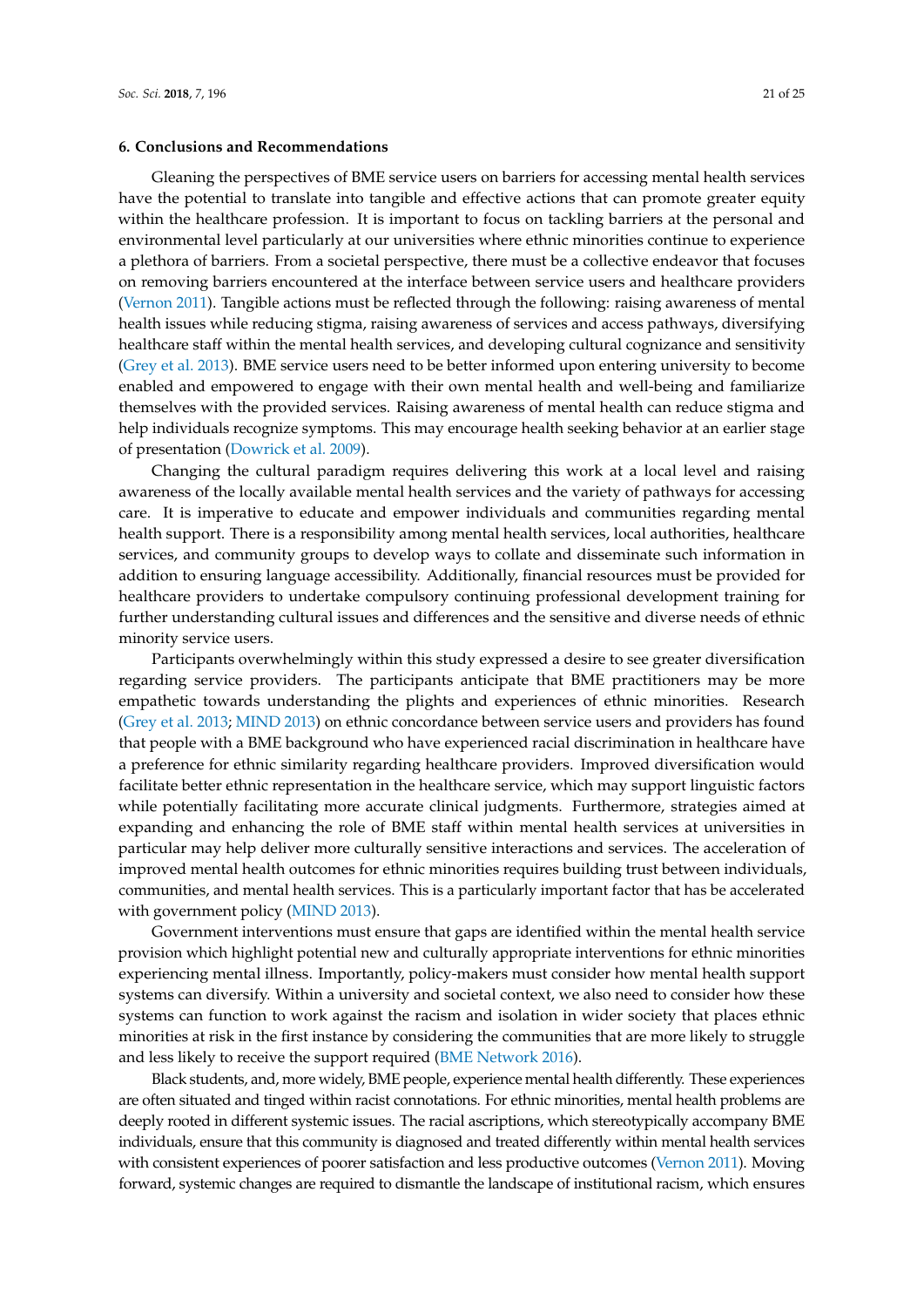that ethnic minorities continue to experience a significant disadvantage when attempting to access psychiatric services they are entitled to receive.

**Funding:** This research received no external funding.

**Conflicts of Interest:** The author declares no conflict of interest.

## **References**

- <span id="page-21-9"></span>Ahmed, Sara. 2012. *On Being Included: Racism and Diversity in Institutional Life*. Durham and London: Duke University Press.
- <span id="page-21-7"></span>Alexander, Claire E. 2017. Breaking Black: The death of ethnic and racial studies in Britain. *Ethnic and Racial Studies* 41: 1034–54. [\[CrossRef\]](http://dx.doi.org/10.1080/01419870.2018.1409902)
- <span id="page-21-6"></span>Alexander, Claire E., and Jason Arday. 2015. *Aiming Higher Race, Inequality and Diversity in the Academy*. London: AHRC (Runnymede Trust, Runnymede Perspectives).
- <span id="page-21-10"></span>Alvarez, Roger A., Elias Vasquez, Carla C. Mayorga, Daniel J. Feaster, and Victoria B. Mitrani. 2006. Increasing minority research participation through community organization outreach. *Western Journal of Nursing Research* 28: 541–60. [\[CrossRef\]](http://dx.doi.org/10.1177/0193945906287215) [\[PubMed\]](http://www.ncbi.nlm.nih.gov/pubmed/16829637)
- <span id="page-21-1"></span>Andrews, Kehinde. 2016. Black Studies University Course Long Overdue. Available online: [https:](https://www.theguardian.com/commentisfree/2016/may/20/black-studies-university-course-long-overdue) [//www.theguardian.com/commentisfree/2016/may/20/black-studies-university-course-long-overdue](https://www.theguardian.com/commentisfree/2016/may/20/black-studies-university-course-long-overdue) (accessed on 17 December 2017).
- <span id="page-21-5"></span>Arday, Jason, and Heidi Safia Mirza, eds. 2018. *Dismantling Race in Higher Education: Racism, Whiteness and Decolonising the Academy*. London: Palgrave Macmillan.
- <span id="page-21-0"></span>Arday, Jason. 2017. *University and College Union (UCU): Exploring Black and Minority Ethnic (BME) Doctoral Students' Perceptions of a Career in Academia: Experiences, Perceptions and Career Progression*. London: Creative Commons.
- <span id="page-21-13"></span>Armstrong, Catherine. 2008. What Is a University in the UK? Available online: [https://web.archive.org/](https://web.archive.org/web/20100513000141/http://www.jobs.ac.uk/careers/articles/1135/what-is-a-university-in-the-uk/) [web/20100513000141/http://www.jobs.ac.uk/careers/articles/1135/what-is-a-university-in-the-uk/](https://web.archive.org/web/20100513000141/http://www.jobs.ac.uk/careers/articles/1135/what-is-a-university-in-the-uk/) (accessed on 12 January 2018).
- <span id="page-21-18"></span>Arthur, Carlotta M., Frederick W. Hickling, Hilary Robertson-Hickling, Tammy Haynes-Robinson, Wendel Abel, and Rob Whitley. 2010. 'Mad, sick, head nuh good': Mental illness stigma in Jamaican communities. *Transcultural Psychiatry* 47: 252–75. [\[CrossRef\]](http://dx.doi.org/10.1177/1363461510368912) [\[PubMed\]](http://www.ncbi.nlm.nih.gov/pubmed/20603388)
- <span id="page-21-3"></span>Benoit, Cecilia, Mikael Jansson, Alison Millar, and Rachel Phillips. 2005. Community-academic research on hard to reach populations: Benefits and challenges. *Qualitative Health Research* 15: 263–82. [\[CrossRef\]](http://dx.doi.org/10.1177/1049732304267752) [\[PubMed\]](http://www.ncbi.nlm.nih.gov/pubmed/15611208)
- <span id="page-21-8"></span>Bhopal, K. 2014. *The Experience of BME Academics in Higher Education: Aspirations in the Face of Inequality*. Stimulus paper. London: Leadership Foundation for Higher Education.
- <span id="page-21-17"></span>Bhui, Kamaldeep, and Sashi P. Sashidharan. 2003. Should there be separate psychiatric services for ethnic minority groups? *British Journal of Psychiatry* 182: 10–12. [\[CrossRef\]](http://dx.doi.org/10.1192/bjp.182.1.10) [\[PubMed\]](http://www.ncbi.nlm.nih.gov/pubmed/12509312)
- <span id="page-21-16"></span>Bhui, Kamaldeep, Kwame McKenzie, and Paramjit Gill. 2004. Delivering mental health services for a diverse society. *British Medical Journal* 329: 363–64. [\[CrossRef\]](http://dx.doi.org/10.1136/bmj.329.7462.363) [\[PubMed\]](http://www.ncbi.nlm.nih.gov/pubmed/15310590)
- <span id="page-21-15"></span>Bhui, Kamaldeep, Stephen Stansfeld, Sally Hull, Stefan Priebe, Funke Mole, and Gene Feder. 2003. Ethnic variations in pathways to and use of specialist mental health services in the UK. Systematic review. *British Journal of Psychiatry* 182: 105–16. [\[CrossRef\]](http://dx.doi.org/10.1192/bjp.182.2.105) [\[PubMed\]](http://www.ncbi.nlm.nih.gov/pubmed/12562737)
- <span id="page-21-20"></span>BME Network. 2016. NHS BME Network. Available online: <http://www.nhsbmenetwork.org.uk> (accessed on 7 May 2018).

<span id="page-21-2"></span>Bradby, Hannah. 2003. Describing ethnicity in health research. *Ethnicity and Health* 8: 5–13. [\[CrossRef\]](http://dx.doi.org/10.1080/13557850303555) [\[PubMed\]](http://www.ncbi.nlm.nih.gov/pubmed/12893581)

- <span id="page-21-11"></span>Braun, Virginia, and Victoria Clarke. 2006. Using thematic analysis in psychology. *Qualitative Research in Psychology* 3: 77–101. [\[CrossRef\]](http://dx.doi.org/10.1191/1478088706qp063oa)
- <span id="page-21-14"></span>Braun, Virginia, and Victoria Clarke. 2014. What can 'thematic analysis' offer health and wellbeing researchers? *International Journal of Qualitative Studies on Health and Wellbeing* 9: 121–32. [\[CrossRef\]](http://dx.doi.org/10.3402/qhw.v9.26152) [\[PubMed\]](http://www.ncbi.nlm.nih.gov/pubmed/25326092)
- <span id="page-21-19"></span>Burnett, Angela, and Michael Peel. 2001. Health needs of asylum seekers and refugees. *British Medical Journal* 322: 544–57. [\[CrossRef\]](http://dx.doi.org/10.1136/bmj.322.7285.544) [\[PubMed\]](http://www.ncbi.nlm.nih.gov/pubmed/11230074)
- <span id="page-21-4"></span>Care Quality Commission. 2011. Count Me In 2010 Census. Available online: [http://www.cqc.org.uk/](http://www.cqc.org.uk/organisations-we-regulate/mental-health-services/count-me-2010-census) [organisations-we-regulate/mental-health-services/count-me-2010-census](http://www.cqc.org.uk/organisations-we-regulate/mental-health-services/count-me-2010-census) (accessed on 23 January 2018).
- <span id="page-21-12"></span>Cohen, Louis, Lawrence Manion, and Keith Morrison. 2011. *Research Methods in Education*, 7th ed. Abingdon: Routledge.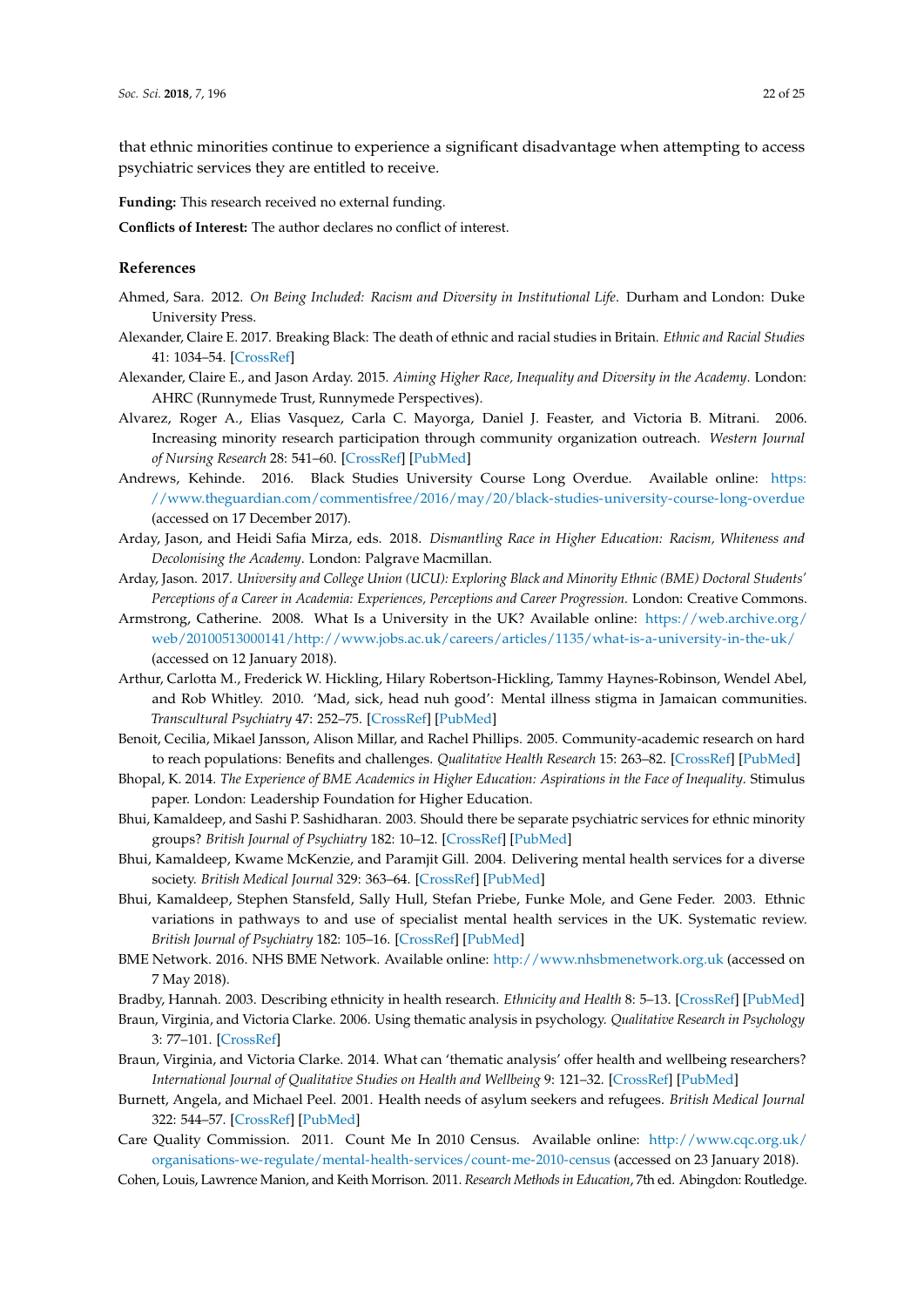- <span id="page-22-4"></span>Cooper, Claudia, Nicola Spiers, Gill Livingston, Rachel Jenkins, Howard Meltzer, Terry Brugha, Sally McManus, Scott Weich, and Paul Bebbington. 2013. Ethnic inequalities in the use of health services for common mental disorders in England. *Social Psychiatry and Psychiatric Epidemiology* 48: 685–92. [\[CrossRef\]](http://dx.doi.org/10.1007/s00127-012-0565-y) [\[PubMed\]](http://www.ncbi.nlm.nih.gov/pubmed/22893107)
- <span id="page-22-14"></span>Cross, Wendy M., and Melissa J. Bloomer. 2010. Extending boundaries: Clinical communication with culturally and linguistically diverse mental health clients and carers. *International Journal of Mental Health Nursing* 19: 268–77. [\[CrossRef\]](http://dx.doi.org/10.1111/j.1447-0349.2010.00667.x) [\[PubMed\]](http://www.ncbi.nlm.nih.gov/pubmed/20618527)
- <span id="page-22-8"></span>Davies, Betty, Judith Larson, Nancy Contro, Carlos Reyes-Hailey, Arthur R. Ablin, Catherine A. Chesla, Barbara Sourkes, and Harvey Cohen. 2009. Conducting a qualitative culture study of pediatric palliative care. *Qualitative Health Research* 19: 5–16. [\[CrossRef\]](http://dx.doi.org/10.1177/1049732308327346) [\[PubMed\]](http://www.ncbi.nlm.nih.gov/pubmed/19001106)
- <span id="page-22-5"></span>Department of Health. 2010. Delivering Race Equality Action Plan: A Five Year Review. Available online: <http://www.nmhdu.org.uk/silo/files/race-equality-action-plan-a-five-year-review.pdf> (accessed on 27 March 2018).
- <span id="page-22-18"></span>Dowrick, Christopher, Linda Gask, and Suzanne Edwards. 2009. Researching the mental health needs of hard-to-reach groups: Managing multiple sources of evidence. *BMC Health Services Research* 9: 226. [\[CrossRef\]](http://dx.doi.org/10.1186/1472-6963-9-226) [\[PubMed\]](http://www.ncbi.nlm.nih.gov/pubmed/20003275)
- <span id="page-22-1"></span>Equality Challenge Unit. 2015. Equality in Higher Education: Statistical Report, Staff and Students. Available online: <http://www.ecu.ac.uk/publications/equality-higher-education-statistical-report-2015/> (accessed on 21 January 2018).
- <span id="page-22-16"></span>Evans-Lacko, Sara, Elizabeth Corker, Paul Williams, Claire Henderson, and Graham Thornicroft. 2014. Effect of the time to change anti-stigma campaign on trends in mental-illness-related public stigma among the English population in 2003–13: An analysis of survey data. *Lancet Psychiatry* 1: 121–28. [\[CrossRef\]](http://dx.doi.org/10.1016/S2215-0366(14)70243-3)
- <span id="page-22-12"></span>Fernando, Suman. 2003. *Cultural Diversity, Mental Health and Psychiatry: The Struggle against Racism*. Hove: Brunner-Routledge.
- <span id="page-22-7"></span>Fernando, Suman. 2010. *Mental Health, Race and Culture*. London: Palgrave Macmillan.
- <span id="page-22-2"></span>Giuliano, Anna R., Noreen Mokuau, Claire Hughes, Guillermo Tortolero-Luna, Betsy Risendal, Reginald CS Ho, Theresa Elaine Prewitt, and Worta J. Mccaskill-Stevens. 2000. Participation of minorities in cancer research: The influence of structural, cultural and linguistic factors. *Annals of Epidemiology* 10: 22–34.
- <span id="page-22-3"></span>Glover, Gyles, and Felicity Evison. 2009. *Use of New Mental Health Services by Ethnic Minorities in England*. Durham: North East Public Health Observatory.
- <span id="page-22-0"></span>Grey, Tracy, Hári Sewell, Gillian Shapiro, and Fahmida Ashraf. 2013. Mental Health Inequalities Facing UK Minority Ethnic Populations: Causal Factors and Solutions. *Journal of Psychological Issues in Organizational Culture* 3: 146–57. [\[CrossRef\]](http://dx.doi.org/10.1002/jpoc.21080)
- <span id="page-22-6"></span>Jones, H. Gwynne, and J. Michael Berry. 1986. Regional secure units: The emerging picture. In *Current Issues in Clinical Psychology IV*. Edited by Edwards G. London: Plenum Press.
- <span id="page-22-10"></span>Keating, Frank, and David Robertson. 2004. Fear, black people and mental illness: A vicious circle. *Health and Social Care in the Community* 12: 439–447. [\[CrossRef\]](http://dx.doi.org/10.1111/j.1365-2524.2004.00506.x) [\[PubMed\]](http://www.ncbi.nlm.nih.gov/pubmed/15373823)
- <span id="page-22-11"></span>Keating, Frank. 2007. African and African Caribbean Men and Mental Health. Better Health Briefing Paper 5. Available online: <http://www.raceeequalityfoundaiton.org.uk/> (accessed on 4 February 2018).
- <span id="page-22-15"></span>Knifton, Lee, Mhairi Gervais, Karen Newbigging, Nuzhat Mirza, Neil Quinn, Neil Wilson, and Evette Hunkins-Hutchison. 2010. Community conversation: Addressing mental health stigma with ethnic minority communities. *Social Psychiatry and Psychiatric Epidemiology* 45: 497–504. [\[CrossRef\]](http://dx.doi.org/10.1007/s00127-009-0095-4) [\[PubMed\]](http://www.ncbi.nlm.nih.gov/pubmed/19629361)
- <span id="page-22-17"></span>Lamb, Jonathan, Peter Bower, Anne Rogers, Christopher Dowrick, and Linda Gask. 2012. Access to mental health in primary care: a qualitative meta-synthesis of evidence from the experience of people from 'hard to reach' groups. *Health (London)* 16: 76–104. [\[CrossRef\]](http://dx.doi.org/10.1177/1363459311403945) [\[PubMed\]](http://www.ncbi.nlm.nih.gov/pubmed/21486918)
- <span id="page-22-9"></span>Law, Ian. 2017. Building the Anti-racist University, action and new agendas. *Race Ethnicity and Education* 20: 332–43. [\[CrossRef\]](http://dx.doi.org/10.1080/13613324.2016.1260232)
- <span id="page-22-13"></span>Lent, Robert W. 2004. Toward a unifying theoretical and practical perspective on well-being and psychosocial adjustment. *Journal of Counselling Psychology* 51: 482–63. [\[CrossRef\]](http://dx.doi.org/10.1037/0022-0167.51.4.482)
- <span id="page-22-19"></span>McIntosh, Peggy. 1990. White Privilege: Unpacking the Invisible Knapsack. In *B. Schinder, An Anthology: Race in the First Person*. New York: Crown Trade Paperbacks.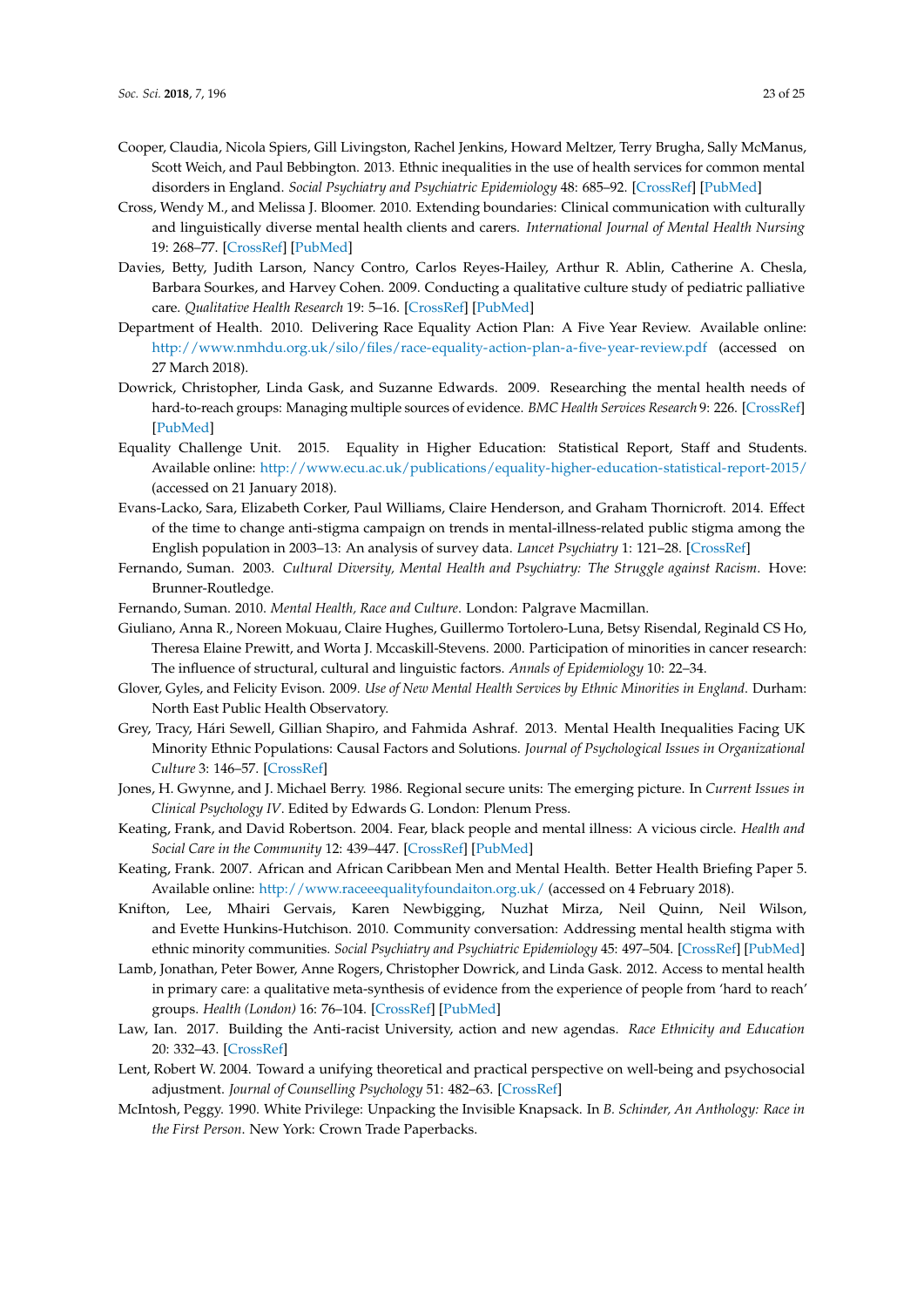- <span id="page-23-15"></span>McKenzie, Kwame, Chiara Samele, Elizabeth Van Horn, Theresa Tattan, Jim Van Os, and Robin Murray. 2001. Comparison of the outcome of the treatment of psychosis for people of Caribbean origin living in the UK and British Whites: Report from the UK700 trial. *British Journal of Psychiatry* 178: 160–65. Available online: <http://bjp.rcpsych.org> (accessed on 29 January 2018). [\[CrossRef\]](http://dx.doi.org/10.1192/bjp.178.2.160) [\[PubMed\]](http://www.ncbi.nlm.nih.gov/pubmed/11157430)
- <span id="page-23-4"></span>McKenzie, Kwame, and Natasha Crowcroft. 1996. Describing race, ethnicity, and culture in medical research. *British Medical Journal* 312: 1054. Available online: <http://www.bmj.com> (accessed on 4 January 18). [\[CrossRef\]](http://dx.doi.org/10.1136/bmj.312.7038.1054) [\[PubMed\]](http://www.ncbi.nlm.nih.gov/pubmed/8616399)
- <span id="page-23-6"></span>Memon, Anjum, Katie Taylor, Lisa M. Mohebati, Josefin Sundin, Max Cooper, Thomas Scanlon, and Richard de Visser. 2016. Perceived barriers to accessing mental health services among Black and Minority Ethnic (BME) communities: A qualitative study in Southeast England. *BMJ Open* 6: e012337. [\[CrossRef\]](http://dx.doi.org/10.1136/bmjopen-2016-012337) [\[PubMed\]](http://www.ncbi.nlm.nih.gov/pubmed/27852712)
- <span id="page-23-14"></span>MIND. 2012. Statistics 3: Race, Culture and Mental Health [Fact Sheet]. Available online: [http://www.mind.](http://www.mind.org.uk/help/people_groups_and_communities/statistics_3_race_culture_and_mental_health) [org.uk/help/people\\_groups\\_and\\_communities/statistics\\_3\\_race\\_culture\\_and\\_mental\\_health](http://www.mind.org.uk/help/people_groups_and_communities/statistics_3_race_culture_and_mental_health) (accessed on 3 January 2018).
- <span id="page-23-0"></span>MIND. 2013. *Mental Health Crisis Care: Commissioning Excellence for Black and Minority Ethnic Groups*. London: MIND.
- <span id="page-23-9"></span>Mirza, Heidi Safia. 2017. One in a million: A journey of a post-colonial woman of colour in the white academy. In *Inside the Ivory Tower: Narratives of Women of Colour Surviving and Thriving in Academia*. Edited by Deborah Gabriel and Shirley Anne Tate. London: Trentham UCL Press.
- <span id="page-23-7"></span>Myrie, Chanelle V., and Kenneth N. Gannon. 2013. "Should I really be here?" Exploring the relationship between Black men's conceptions of wellbeing, subject positions and help-seeking behaviour. *Diversity and Equality in Health and Care* 10: 1–22.
- <span id="page-23-20"></span>National Mental Health Development Unit. 2011. *National Evaluation of the Community Development Workers*. London: National Mental Health Development Unit.
- <span id="page-23-5"></span>Norman, Ian, and Iain Ryrie. 2009. The art and science of mental health nursing: Reconciliation of two traditions in the cause of public health. *International Journal of Nursing Studies* 46: 1537–40. [\[CrossRef\]](http://dx.doi.org/10.1016/j.ijnurstu.2009.10.010) [\[PubMed\]](http://www.ncbi.nlm.nih.gov/pubmed/19896568)
- <span id="page-23-16"></span>Palmer, David, and Kim Ward. 2007. 'Lost': listening to the voices and mental health needs of forced migrants in London. *Medicine, Conflict and Survival* 23: 198–212. [\[CrossRef\]](http://dx.doi.org/10.1080/13623690701417345) [\[PubMed\]](http://www.ncbi.nlm.nih.gov/pubmed/17822063)
- <span id="page-23-13"></span>Picower, Bree. 2009. The unexamined whiteness of teaching: How white teachers maintain and enact dominant racial ideologies. *Race Ethnicity and Education* 12: 197–215. [\[CrossRef\]](http://dx.doi.org/10.1080/13613320902995475)
- <span id="page-23-8"></span>Pilkington, Andrew. 2013. The interacting dynamics of institutional racism in higher education. *Race, Ethnicity and Education* 16: 225–45. [\[CrossRef\]](http://dx.doi.org/10.1080/13613324.2011.646255)
- <span id="page-23-10"></span>Rollock, Nicola. 2016. How Much Does Your University do for Racial Equality? Available online: [https://www.theguardian.com/higher-education-network/2016/jan/19/how-much-does-your](https://www.theguardian.com/higher-education-network/2016/jan/19/how-much-does-your-university-do-for-racial-equality/)[university-do-for-racial-equality/](https://www.theguardian.com/higher-education-network/2016/jan/19/how-much-does-your-university-do-for-racial-equality/) (accessed on 10 February 2018).
- <span id="page-23-3"></span>Rugkåsa, Jorun, and Krysia Canvin. 2011. Researching mental health in minority ethnic communities: Reflections on recruitment. *Qualitative Health Research* 21: 132–43.
- <span id="page-23-19"></span>Sainsbury Center for Mental Health. 2002. *Breaking the Circles of Fear: A Review of the Relationship between Mental Health Services and African and Caribbean Communities*. London: Sainsbury Centre for Mental Health. Available online: [http://www.centreformentalhealth.org.uk/pdfs/breaking\\_the\\_circles\\_of\\_fear.pdf](http://www.centreformentalhealth.org.uk/pdfs/breaking_the_circles_of_fear.pdf) (accessed on 12 March 2018).
- <span id="page-23-2"></span>Sewell, Hári. 2012. Race and ethnicity in mental health care. In *Working in Mental Health: Policy and Practice in a Changing Environment*. Edited by Peter Phillips, Tom Sandford and Claire Johnston. Oxon: Routledge, pp. 104–15.
- <span id="page-23-12"></span>Shavers, Vickie L., Charles F. Lynch, and Leon F. Burmeister. 2001. Racial differences in factors that influence willingness to participate in medical research studies. *Annals of Epidemiology* 12: 248–56. Available online: <http://www.annalsofepidemiology.org> (accessed on 19 April 2018). [\[CrossRef\]](http://dx.doi.org/10.1016/S1047-2797(01)00265-4)
- <span id="page-23-11"></span>Shilliam, Robbie. 2015. Black Academia in Britain. The Disorder of Things. Available online: [https:](https://thedisorderofthings.com/2014/07/28/black-academia-in-britain/) [//thedisorderofthings.com/2014/07/28/black-academia-in-britain/](https://thedisorderofthings.com/2014/07/28/black-academia-in-britain/) (accessed on 14 April 2018).
- <span id="page-23-17"></span>Sivandan, A. 1991. *Black Struggles against Racism*. Edited by Curriculum Development Project Steering Group. Setting the Context. London: CCETSW.
- <span id="page-23-18"></span>Suresh, Kallur, and Kamaldeep Bhui. 2006. Ethnic minority patients' access to mental health services. *Psychiatry* 5: 413–16. [\[CrossRef\]](http://dx.doi.org/10.1053/j.mppsy.2006.08.005)
- <span id="page-23-1"></span>Tate, Shirley Anne, and Paul Bagguley. 2017. Building the anti-racist university: Next steps. *Race Ethnicity and Education* 20: 289–99. [\[CrossRef\]](http://dx.doi.org/10.1080/13613324.2016.1260227)